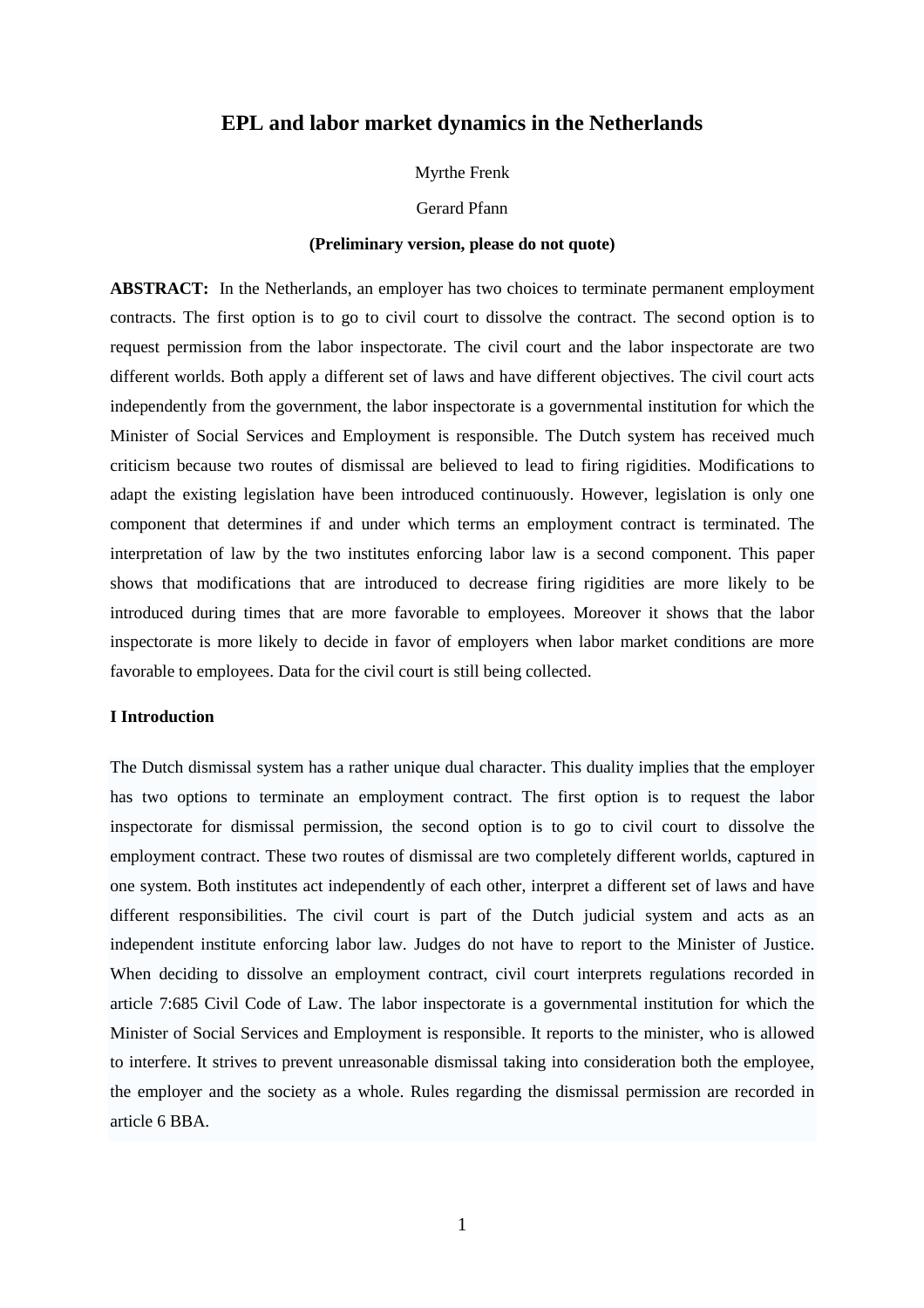The Dutch EPL system has received much criticism since its introduction in 1945. Opponents of the two routes of dismissal argue that the system leads to high firing costs. In other words, the Dutch labor market is characterized as rigid.<sup>1</sup> It is believed that employers in a rigid labor market are restrained from adapting their workforce to changing economic conditions because they are supposed to be reluctant to hire new workers and unable to fire the ones that are employed. In the past 20 years, modifications were introduced to decrease labor market rigidity. These modifications merely focused on changing legislation. However, the law is only one component that determines under which conditions an employment contract is terminated and at what costs. From Ichino et al (2003) we know that judges in Italy are biased by local labor market conditions. In periods of higher unemployment, when a firing litigation is taken to court, it is more likely to be decided in favor of the worker. For the United States, Siegelman and Donohue (1995) find that the number of employment discrimination cases settled and won in federal district courts increases with the unemployment rate. The results of both studies indicate that the interpretation of law by the institute enforcing labor law is a second component determining the degree of labor market rigidity. The institute examined by Ichino et al (2003) and Siegelman and Donohue (1995) is the civil court. However as mentioned before, in the Netherlands we have a second institute responsible for the enforcement of labor law, namely the labor inspectorate. How do both the civil court and the labor inspectorate react upon changing economic conditions? When are they most likely to grant dismissal permission? Being two totally different institutions, with different objectives and interpreting a different set of laws, do these institutes react in the same manner upon changing economic conditions? Another difference between the studies conducted by Ichino et al (2003) and Siegelman and Donohue (1995) and ours is that Italy and the U.S.A apply a repressive check on dismissal. In a repressive check the reasonableness of dismissal is checked after the employee is fired. An employee can file a lawsuit against his or her employer. In the Netherlands, a preventative check is applied. In a preventative check the reasonableness of dismissal is checked before the employee is notified of dismissal. If dismissal is judged to be unreasonable, an employer does not receive the permission to fire an employee.

We have some evidence to believe that the institutes enforing labor law are influenced by labor market conditions. However, what we do not know is whether the political system that is responsible for adjustments in EPL is influenced by changing labor market conditions. Under what conditions are EPL modifications more likely to find support? Saint-Paul's (2002) theoretical study of the political support for employment protection shows that when workers vote in favor of employment protection they trade off lower wages against longer job duration. Political support for employment protection depends on the value of longer job duration (rents) relative to the costs of firing. Support in favor of EPL (less labor market flexibility) then turns out to be anti-cyclical. However, Saint-Paul's study is theoretical. This paper addresses this issue empirically.

l

<sup>&</sup>lt;sup>1</sup> When we refer to a rigid labor market we refer to a labor market in which firing costs are high.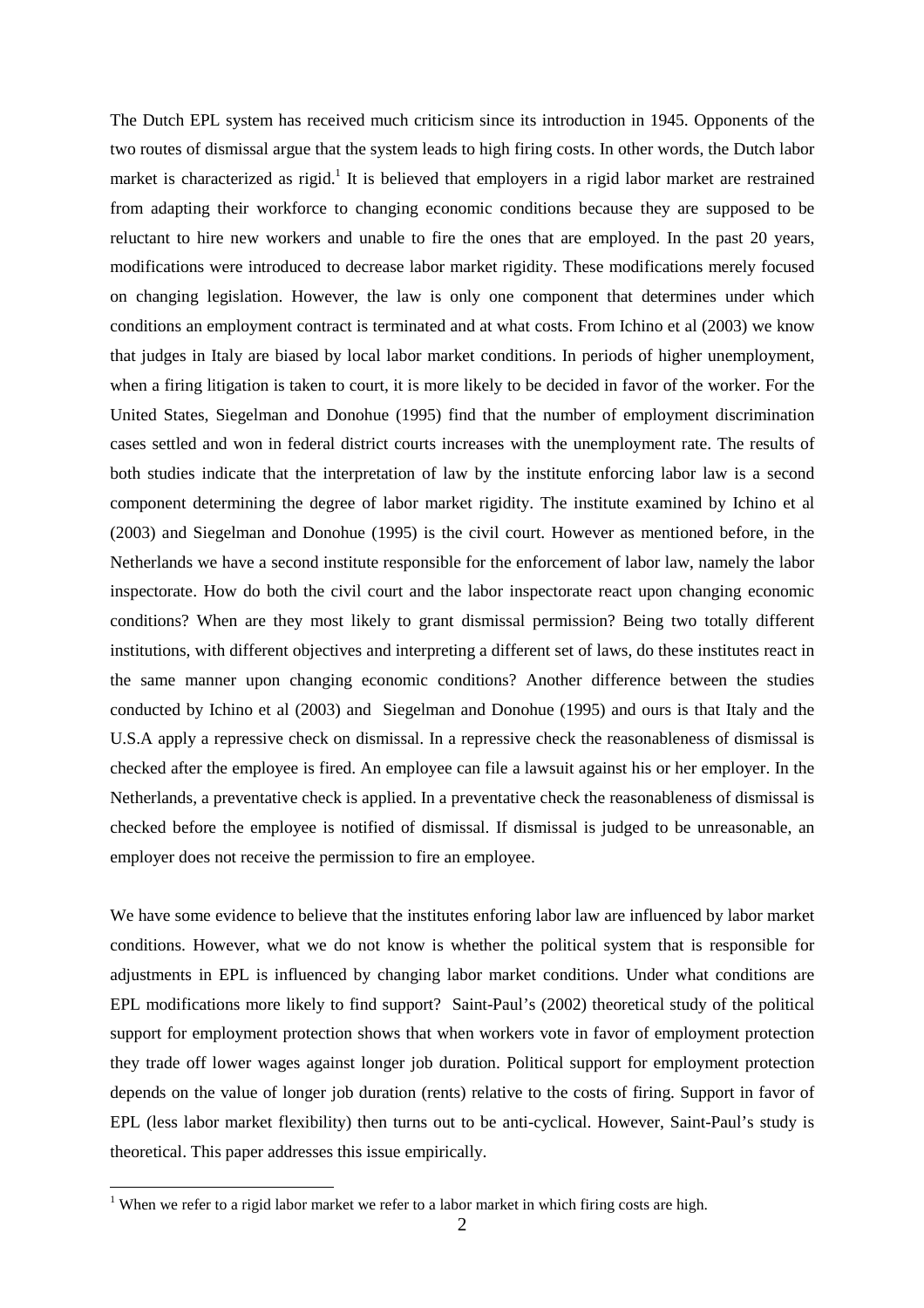The structure of this paper is as follows. Section II describes the most important EPL developments since the  $19<sup>th</sup>$  century. In section III, the current Dutch dismissal system is discussed and compared to the systems of other OECD countries. Section IV investigates how adjustments in EPL are related to changes in labor market conditions. Section V analyzes to what extent the labor inspectorate is affected by employment conditions. Section VI concludes.

### **II History of Dutch EPL**

This section describes the most important modifications introduced since the introduction of the Dutch Civil Code of law. After understanding the nature of these modifications and the context in which they were introduced, section IV of this paper analyzes when these modifications are more likely to find support.

The introduction of the old Civil Code of Law in *1838* can be regarded as a milestone in the history of Dutch EPL. Inspired by the French Code Civil of 1804, the Dutch Civil Code introduced a new national civil law. Even though the Civil Code did not encompass labor law in its strictest sense, it did contain three articles regarding the employment relationship. It must be noted that these articles were all written to protect the employer, not the employee. The first legal measures that aimed for the protection of the employee were not introduced until *1909* when the Law on employment contracts was enacted. One of the most crucial elements of this law was the introduction of the notice period.<sup>2</sup> Protection was also provided in regulations that imposed the form and the terms in which the loan should be paid. Article *1639w* entitled the civil court to dissolve a contract.

The core of the Dutch EPL remained unaltered until the Dutch government introduced the Special Resolution on Labor Contracts (BBA 1945) in *1945*. The resolution introduced a preventative check on dismissal for which the labor inspectorate was made responsible. For dismissal a reasonable cause was required. If the labor inspectorate judged dismissal to be unreasonable, permission to terminate the employment contract was not given. Before the introduction of the BBA 1945, Dutch EPL was very liberal. An employer could dismiss at will, he or she only needed to take into account the notice period. When the employer had met the notification duty, the termination of the employment contract was declared legitimate. In other words, before the introduction of the BBA 1945 no valid reason for dismissal was required. Additionally, before 1945 the civil court was the only institution enforcing employment protection. The BBA 1945 introduced a second public administrative body responsible for this task. As such, the widely debated duality in Dutch EPL became a fact.

 $\overline{a}$ 

 $2^{2}$  The notice period had to be taken into account when a permanent contract was terminated. This period was equal to the time in between two loan payments. Because most workers received a weekly pay, the notice period was often equal to a week (Naber, 1981).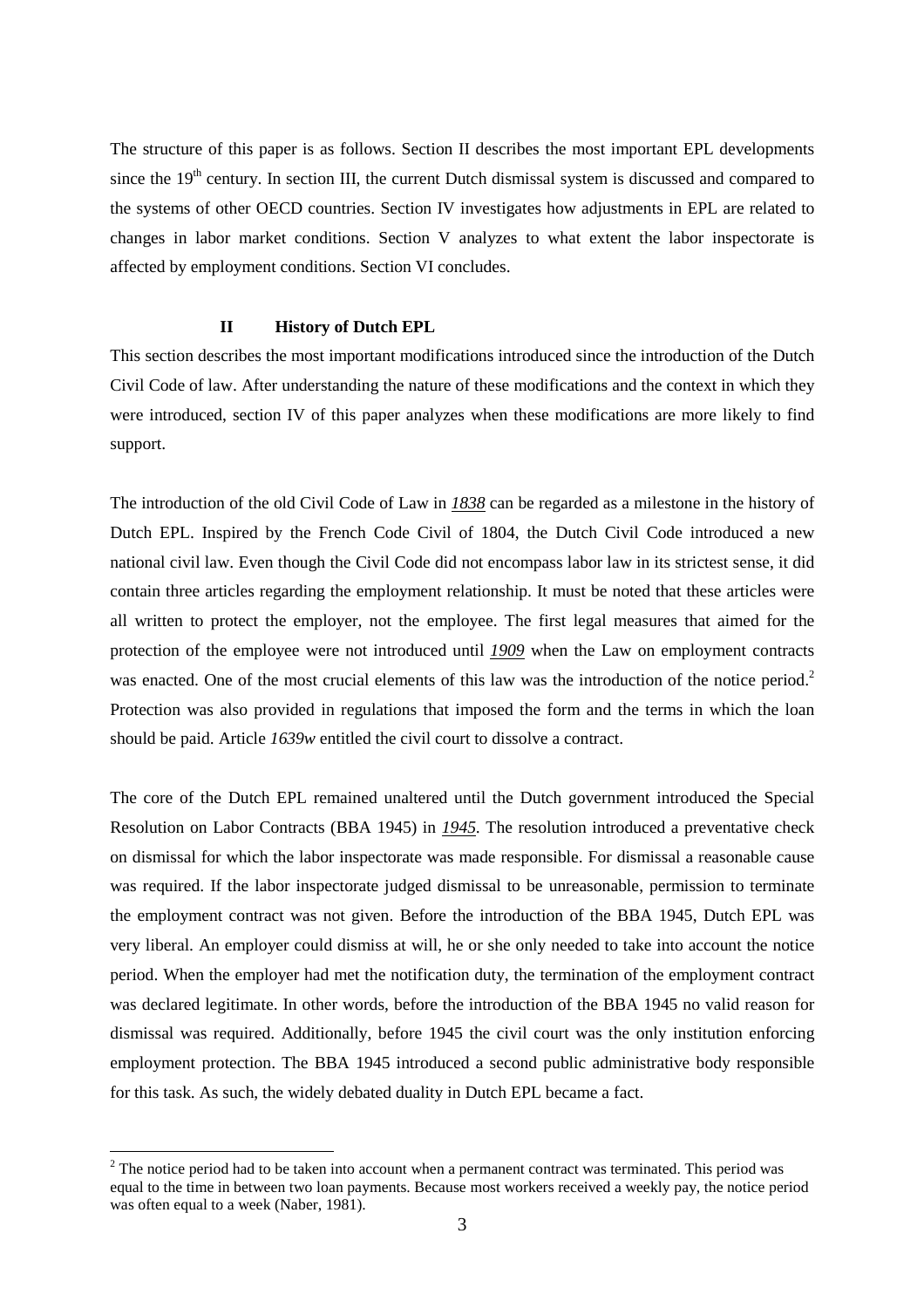In December *1953* Dutch EPL was drastically revised. Due to this revision the civil court became entitled to perform a check on the reasonableness of dismissal (*article 1639s*). Unlike the check of the labor inspectorate, this check was performed after dismissal had taken place. Another consequence of the revision was the extension of article *1639w*. As a result of this extension, the power of the civil court to dissolve an employment contract was widened. Furthermore, in 1953 two prohibitions of dismissal came into being: one during the first two years of sickness and one during military service. More prohibitions of dismissal were introduced in *1976* and *1980*. 3 Since the introduction of the Law "Verbetering Poortwachter" in *2002*, prohibitions of dismissal during sickness may be broken in special occasions.

In *1976* the Law Notification Collective Dismissal was enacted. The law states that employers who intend to dismiss at least twenty employees, within one working district of the labor inspectorate within three months, should notify the labor inspectorate about this intention. Originally, the lifo (last in first out) criterion was applied as a selection criterion for dismissal. Since the 1<sup>st</sup> of March 2006, the employer is obliged to apply the reflection principle as a main selection rule.<sup>4</sup> The reflection principle stipulates that the age structure of the group of dismissed employees is in proportion with the age structure of all employees. Approximately twenty years later, in *1999*, the Law Flexibility and Security is introduced to decrease labor market rigidity. The law has led to a broadening of the possibilities to close temporary contracts, allowing employers to work with a more flexible workforce. At the same time, security for temporary workers has increased.

Since 1953, the Dutch dual system has survived repeated attempts of modification. One of those attempts was made in *1999* when the Commission Dual Employment Protection was installed. The commission's purpose was to investigate the transparency and efficiency of the dual system. In a final report, presented in November 2000, the commission argued for the abolishment of the preventative dismissal procedure and for the introduction of a civil repressive dismissal system. As such, the dual dismissal system would disappear. However, the recommendations of the commission were never put into practice.

A modification of the Unemployment Law in October *2006* simplified the application procedure for unemployment benefits. Before October 2006, a dismissed employee could not receive unemployment benefits if objection to the dismissal was not made. In many dismissal cases the employer and the employee reach an agreement about the dismissal and the amount of severance pay due. However, in order to register a notice of objection these cases were brought to court or the labor inspectorate. After

l

 $3$  1976: prohibitions of dismissal during pregnancy and parental leave. 1980: prohibitions of dismissal in connection to discrimination between men and women.

<sup>&</sup>lt;sup>4</sup> The new selection rule is to be applied in all dismissals due to economic reasons, regardless of the number of employees involved. The lifo-criterium is applied after all employees have been subdivided into age categories.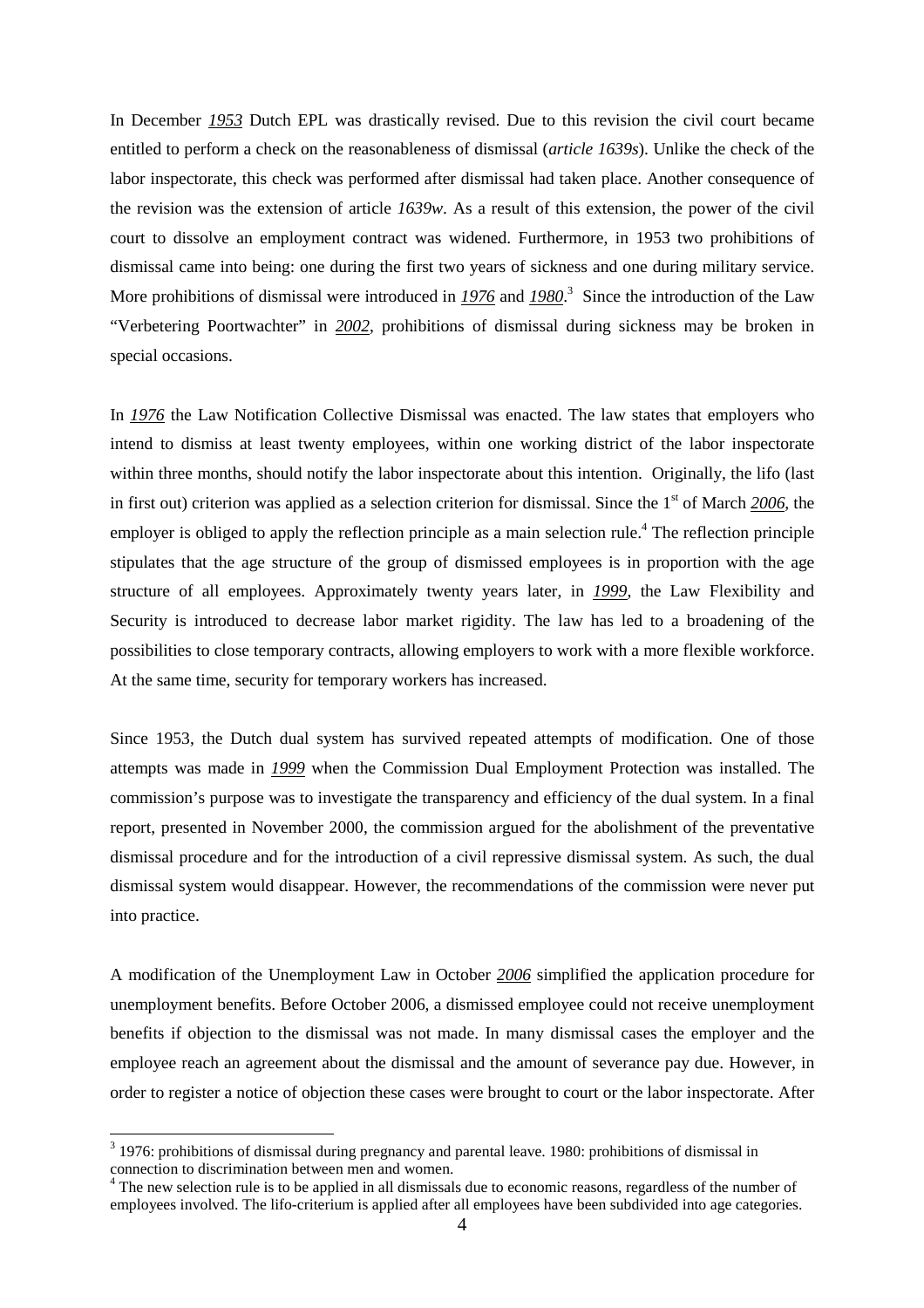October 2006, objection to dismissal is no longer necessary to receive unemployment benefits. This modification was introduced to unburden the civil court and the labor inspectorate and to decrease labor market rigidity.

In June *2007* the Dutch cabinet organized the Labor Force Participation Meeting. One of the most important subjects of this meeting was the rigidity of the Dutch EPL. According to the cabinet, dismissal procedures have become complex, long and expensive. This rigid EPL inhibits employers from employing new employees. Furthermore, the cabinet believes that the relatively high costs and burdens of Dutch EPL do not positively affect the functioning of the labor market (AV/IR/2007/23064, p2). The cabinet is in favor of a simplification of the Dutch system and proposes to introduce a singular regulation in the Civil Code of Law. Employers agree to great extent with these intentions, employees are strictly against. Political parties are divided. Despite of the criticism received, the Minister for Social Services and Employment indicates not to abandon his intentions to modify Dutch EPL.

The political impasse led to the establishment of the Commission Labor Force Participation in December *2007*. The Commission is requested to investigate what measures are needed to structurally increase labor force participation in the Netherlands to a level of 80% in 2016. The report, which is delivered in June 2008, does not give a concrete advice about the modification of EPL. The commission mainly focuses on what (work related) measures have to be taken in order to bear the costs of the aging population. The modification of the dismissal system is hardly touched upon. After the delivery of the report the discussion on EPL seems to have come to an end.

Or not? At the 30th of October *2008* the civil court formula, which determines the amount of severance pay a dismissed worker receives, is adapted.<sup>5</sup> Due to this adaptation years worked at a younger age are weighted less heavily. As a result dismissal costs decrease. The reason for the new formula is the decreasing unemployment rate and the improvement of the labor market position of young people in the years before. In that same month October, the cabinet, employers and employees reached an agreement about the maximum dismissal compensation. Employees earning more than  $\epsilon$ 75.000 gross per year are given at maximum one yearly salary when dismissed. In exchange for this modification, the current cabinet has promised to leave employment protection untouched until the end of its period of governance. Is this the end of a long debate?

 $\overline{a}$ 

 $<sup>5</sup>$  The civil court formula is as follows: A (weighted years of service) x B (gross monthly salary plus additional</sup> structural rewards) x C (correction factor).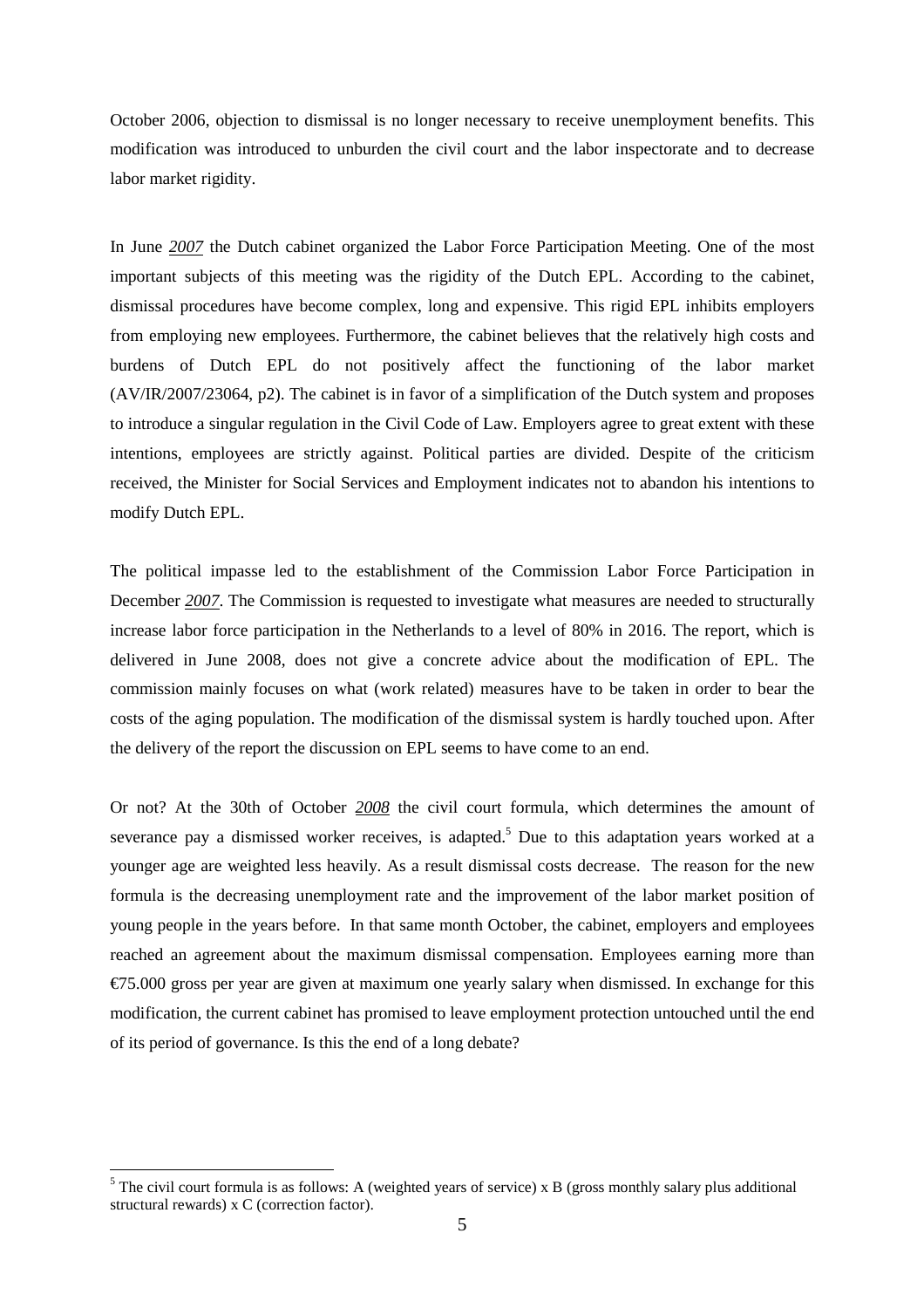### **III Dutch EPL in an international perspective**

In this section we first describe the current Dutch dismissal system and explain that this system is unique in the world. Moreover, by presenting an overview of OECD countries and their Employment Protection Legislation Index we discuss the degree of Dutch labor market rigidity from a macroeconomic perspective.

### *A. The current Dutch dismissal system*

The dual employment protection system in the Netherlands is most relevant for employees with a permanent contract.<sup>6</sup> Duality implies that there are two options for the employer to end the employment relationship:

- I. The first option is to request the labor inspectorate for permission according to art. 6 BBA.
- II. The second option is to request the civil court to dissolve the employment contract according to art. 7:685 Civil Code of Law.<sup>7</sup>

If the employer selects route I and the labor inspectorate does not grant the permission to terminate the contract, the employer can still select route II and file a request at the civil court, and vice versa.<sup>8</sup> In both routes a preventative check is applied. This check is performed before the employee is notified of the dismissal. The latest proposed modification of Dutch duality, as discussed during the Labor Force Participation Meeting in 2007, intents to abolish route II. The point of departure for the proposed regulation is that the employer can terminate the employment relationship:

- without the permission of the labor inspectorate or the civil court. Severance payment is obliged.
- if dismissal is due to economic reasons, with the permission of the labor inspectorate. Severance payment is not obliged.

The employer must always have a valid reason for the termination of the employment contract. Termination without a valid reason is not possible or leads to a penalty (AV/IR/2007/23064, p7). According to the cabinet the average costs of dismissal will decrease.

The existence of two different preventative routes of dismissal is unique in the OECD region. In most countries only the repressive check is applied. This repressive check implies that after having received a notification of dismissal, an employee can file a lawsuit against his employer.<sup>9</sup> There are a few countries that do apply a preventative check. In Germany for instance, the preventative check is executed by the works council (*Betriebsrat*) and not by a governmental institution such as the labor

l

<sup>&</sup>lt;sup>6</sup> In some circumstances employers file a request for dismissal for employees with a temporary contract.

<sup>&</sup>lt;sup>7</sup> Since April 1997 regulations regarding dismissal are recorded in the New Civil Code of Law. Most articles received a new number. Article 7:685 Civil Code of Law used to be article 1639w (Old) Civil Code of Law.

 $8$  Next to the both routes of dismissal described above there are other possibilities to terminate an employment contract: termination of a temporary contract, summary dismissal, dismissal with the approval of both parties and legal termination of a contract (e.g. retirement).

<sup>&</sup>lt;sup>9</sup> In the Netherlands, the repressive check also exists.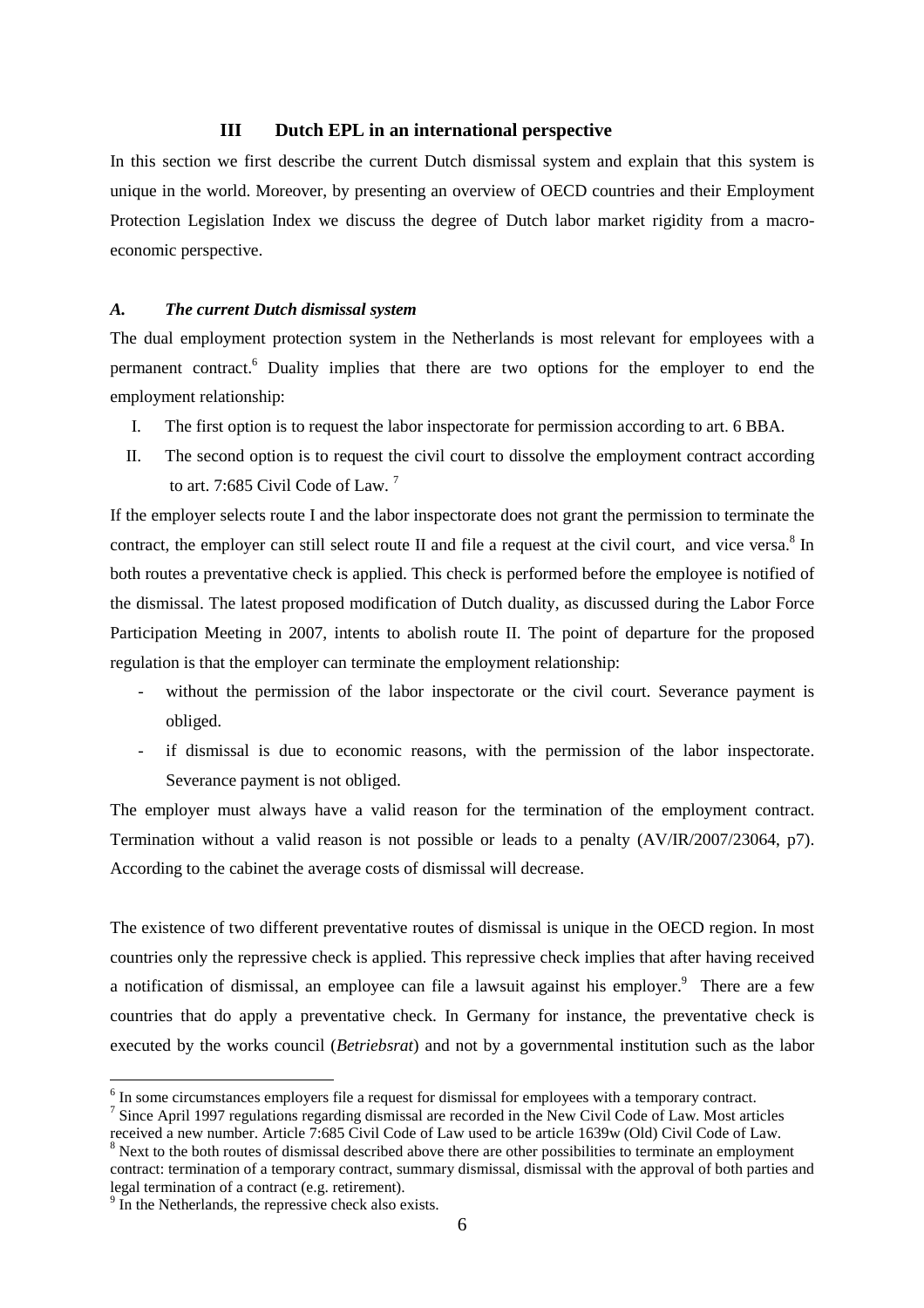inspectorate. This works council is supposed to object to the dismissal within seven days after the intention of dismissal is made known. The deadline is three days when dismissal due to urgent reasons is intended. If the deadline is not met, it is automatically assumed that the council agrees with the termination of the employment contract. Accompanied with a valid objection, the employee can request for (re)employment. Companies that employ less than five workers are not requested to have a works council at one's disposal. In Belgium the request for dismissal is not checked in advance. However, for some 'special employees' <sup>10</sup> exceptional regulation exist and the preventative check is applied. In France, the preventive check of dismissal was performed until two decades ago. As from the Second World War dismissal was possible with the permission of the *Directeur départemental du travail.* If permission was not given, the employer could appeal to the Labor Inspectorate. A final appeal could be made to the federal government. The preventative check is abolished in 1986. Ever since, France is only applying the repressive check. As most countries do.

## *B. A measurement for the strictness of EPL in OECD countries*

After publication of the studies "*Regulation or deregulation of the labour market. Policy regimes for the recruitment and dismissal of employees in industrialized countries"* of Michael Emerson (1988), "*Job security provisions and employment"* of Ed Lazear (1990), and "*Job security, employment and wages*" of Guiseppe Bertola (1990) policymakers became widely interested to quantify the degree of rigidness of employment protection. Since 1990 the OECD calculates the Employment Protection Legislation (EPL) Index for a large number of its member states. The EPL index is available for the years 1990, 1983 and 2003. Summarized, the index is composed out of three components: one component related to the protection of employees with a permanent contract against (individual) dismissal, one component related to specific regulations regarding collective dismissals. The third component captures the regulations dealing with temporary forms of work.<sup>11</sup> The constructed index intends to describe the costs of dismissal from an employer's perspective. Higher costs are interpreted as less flexible EPL. Figure 1 below presents an overview of OECD countries and their EPL-index. The higher a country's EPL score, the stricter is its EPL in terms of firing costs. It should be noted however, that the EPL index is not informative when we are concerned about the functioning of a specific country's labor market. Figure 1 below solely presents a comparison of composed costs of dismissal. The total EPL scores range from 0.65 for the United States– completely on the left hand

 $\overline{a}$ 

 $10$  Members of the works council or of a safety commission (Heerma Van Voss, 2006).

<sup>&</sup>lt;sup>11</sup> See for example "*Employment regulation and patterns of work in EC countries*" of David Grubb and William Wells (1993) and (OECD, 2004). Measurements of the component collective dismissals are only available since 1998. Therefore two versions of the EPL index are available: version 1, without the component collective dismissal (available for all years) and version 2: with the component collective dismissal (only available for the years 1998 and 2003).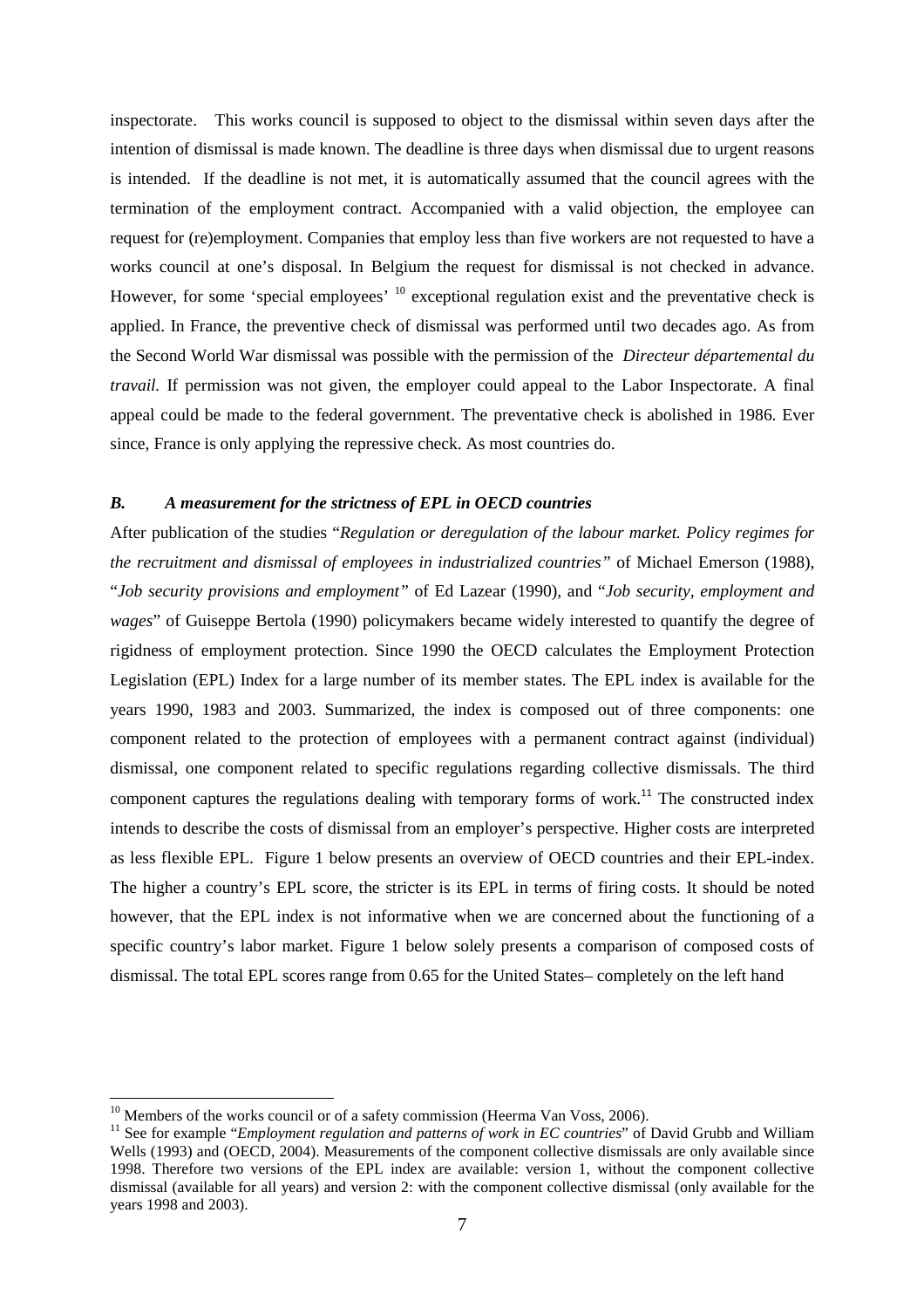#### **Figure 1** Total EPL scores (version 2, 2003)



Source: OECD data from Online OECD Employment Database (www.oecd.org)

side of the axis –to 3.49 for Turkey, which is situated on the right hand side extreme. The Netherlands has a score of 2.27 and finds itself just right from the middle. If we look at the separate components of

**Figure 2** EPL component for permanent contracts (version 2, 2003).



Source: OECD data from Online OECD Employment Database (www.oecd.org)

the EPL index in Figure 1 it is seen that the Netherlands scores relatively high on the component for permanent contracts. By looking at Figure 2 this becomes even better visible. The only countries in which firing costs for permanent workers are higher are Portugal and the Czech Republic. The position the Netherlands holds on the EPL ranking is determined by both the civil court route and the labor inspectorate route. These two systems together determine the extent of firing costs. Would the abolishment of the civil court route lead to shift to the left on the horizontal axis? We doubt this. The Dutch EPL system gives employers the freedom of choice to select either the one or the other route. On itself, this freedom of choice is a form of flexibility. Abandoning this freedom by eliminating the civil court route will automatically lead to more rigidity because decisions will then have to be made under stricter requirements.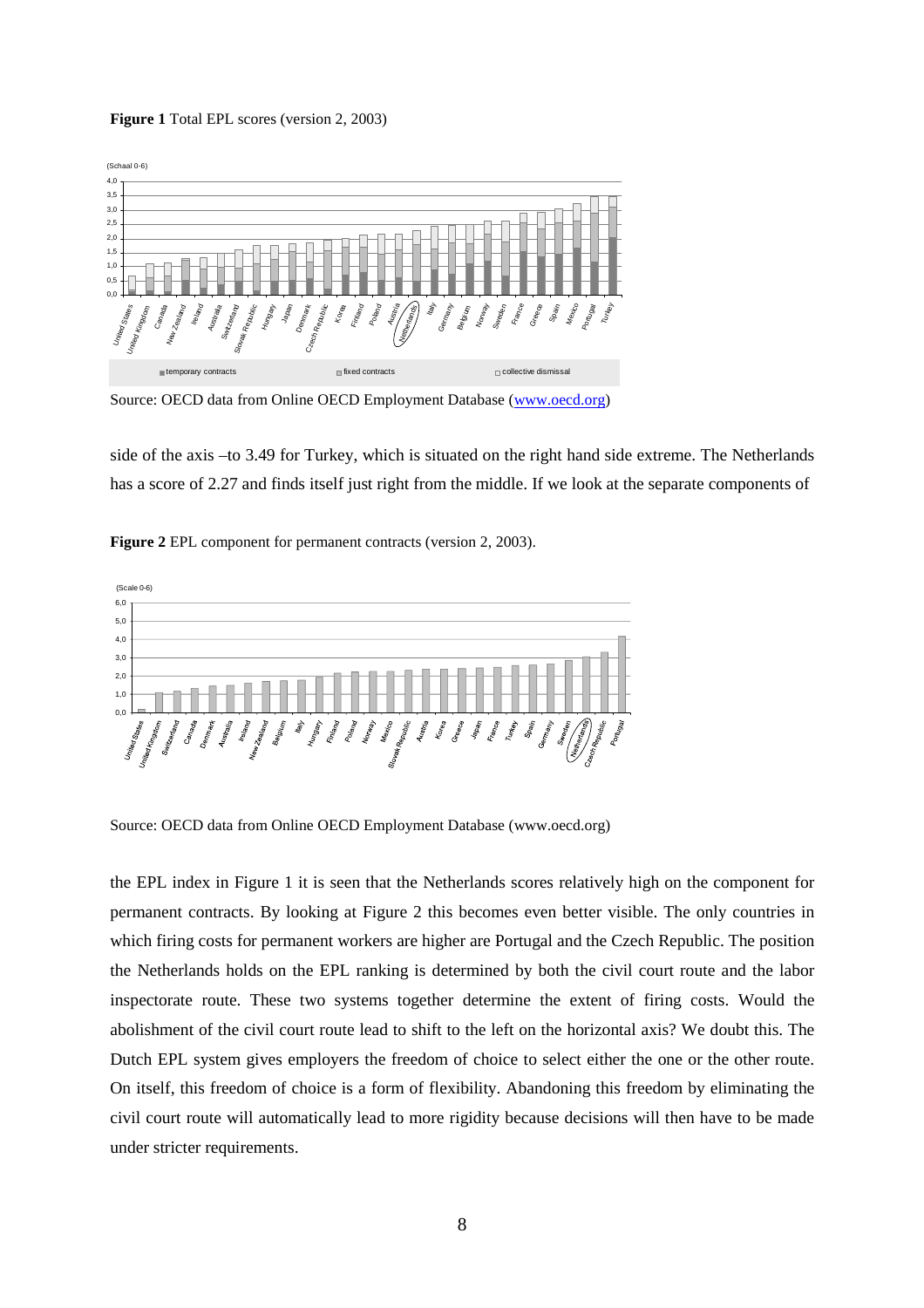## *C. The Dutch EPL system in equilibrium*

Figure 3 shows that the number of requests filed at the labor inspectorate is approximately equal to the number of requests filed at the civil court. A balance between the routes exists. This implies that both routes are of equal importance in the termination of employment contracts. Figure 3 moreover shows a relation between the number of dismissal requests and the economic situation, expressed by the unemployment rate. An increase in dismissal requests foreruns an increase in the unemployment rate.

**Figure 3** Use of different routes for dismissal in the Netherlands<sup>a)</sup>



a) Requests for permission directed at the labor inspectorate are expressed in number of employees. Requests directed at the civil court are expressed in dismissal cases. (Sources: CPB 135 – Employment Protection Legislation – november 2006, Ontslagstatistieken, 2006-2008)

If we look at the correlations in table 1 we see that the correlation between the number of dismissal requests filed at the labor inspectorate in year *t* and the unemployment rate at year *t+1* equals 0.8648. It is significant at a 1 percent level. The correlation between the number of requests filed at civil court at time  $t$  and the unemployment rate at time  $t+1$  is insignificant. Apparently, the number of dismissal request filed at the labor inspectorate is a better predictor for the unemployment rate than the number of requests filed at the civil court. A possible explanation for this is that the labor inspectorate route is a common used route for dismissals due to economical reasons (Ontslagstatistiek, 2008). However, data on the reason of dismissal for civil court cases is still being collected. As such, we must be careful drawing too sharp conclusions.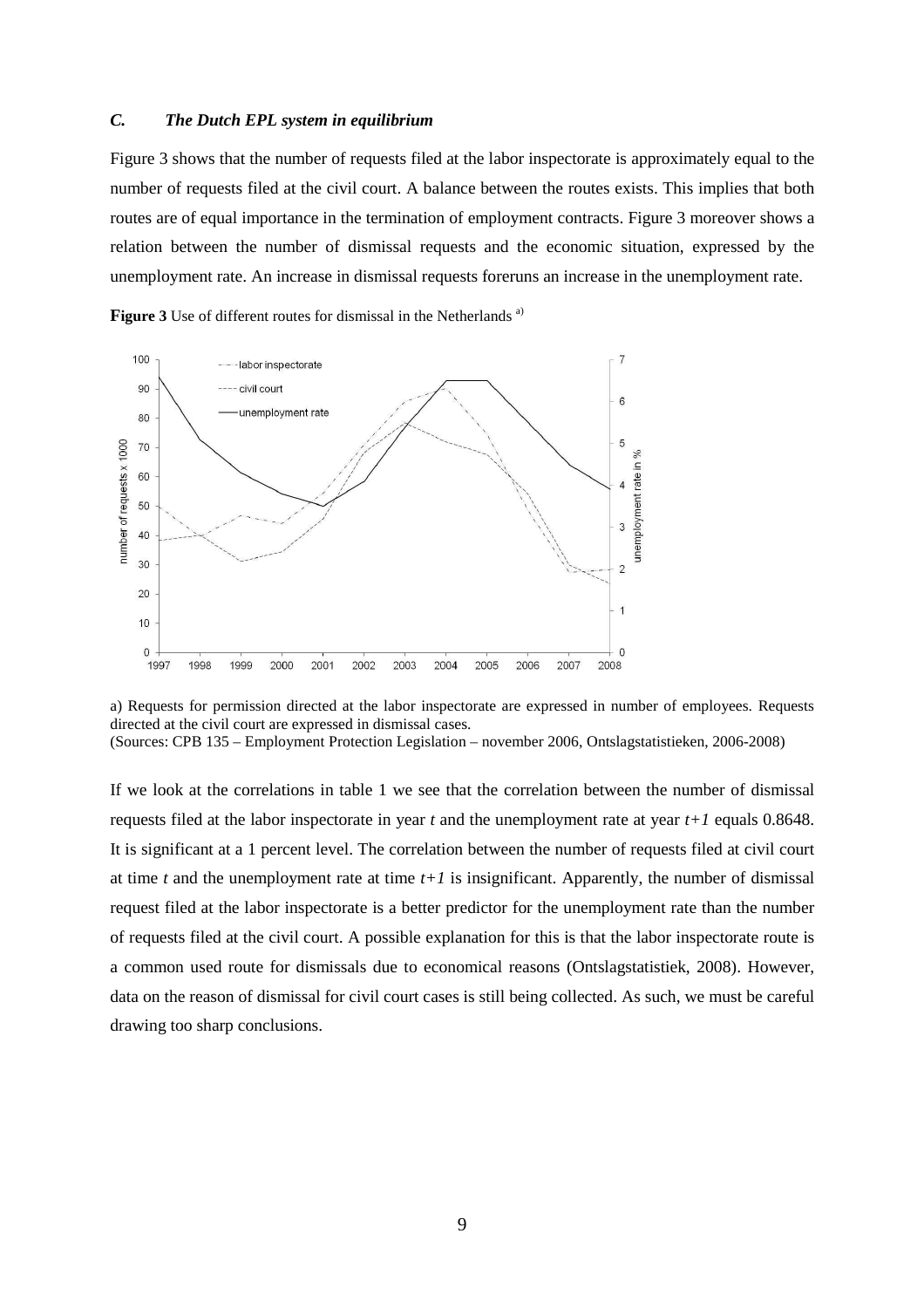### **Table 1** Correlations

|                                                                                    | Unemployment rate at Number<br>time $t+1$ | dismissal<br>of<br>requests filed at UWV<br>Werkbedrijf at time t | Number<br>dismissal<br>of<br>requests filed at civil court at<br>time $t$ |
|------------------------------------------------------------------------------------|-------------------------------------------|-------------------------------------------------------------------|---------------------------------------------------------------------------|
| Unemployment rate at time $t+1$                                                    |                                           | $0.8648*$                                                         | 0.2626                                                                    |
| Number of dismissal requests<br>filed at UWV Werkbedrijf at time<br>$\mathfrak{t}$ |                                           | 1                                                                 | $0.5541**$                                                                |
| Number of dismissal requests<br>filed at civil court at time t                     |                                           |                                                                   |                                                                           |

\* Correlation is significant ( $p < 0.01$ ), \*\* Correlation is significant ( $p < 0.05$ )

## **IV Political support for EPL adjustments**

This section analyzes when the political system is most likely to alter EPL. It shows us how the political system reacts upon changes in employment conditions.

### *A. Data*

The data used in this section is drawn from the online CBS Statline database. The vacancy rate, which is defined as the number of vacancies per one thousand jobs, is available on a quarterly basis for the years 1997 to 2009 and is used as a proxy for the condition of the labor market. The data holds 49

|                    | <b>Vacancy rate</b> | Vacancy rate<br>adjusted for seasonality |
|--------------------|---------------------|------------------------------------------|
| Mean               | 22.33               | 22.33                                    |
| Standard deviation | 6.05                | 5.90                                     |
| Min                | 31.83               | 11                                       |
| Max                | 12.83               | 32                                       |
| N                  | 49                  | 49                                       |
|                    |                     |                                          |

| Table 2 Descriptive statistics |  |  |
|--------------------------------|--|--|
|--------------------------------|--|--|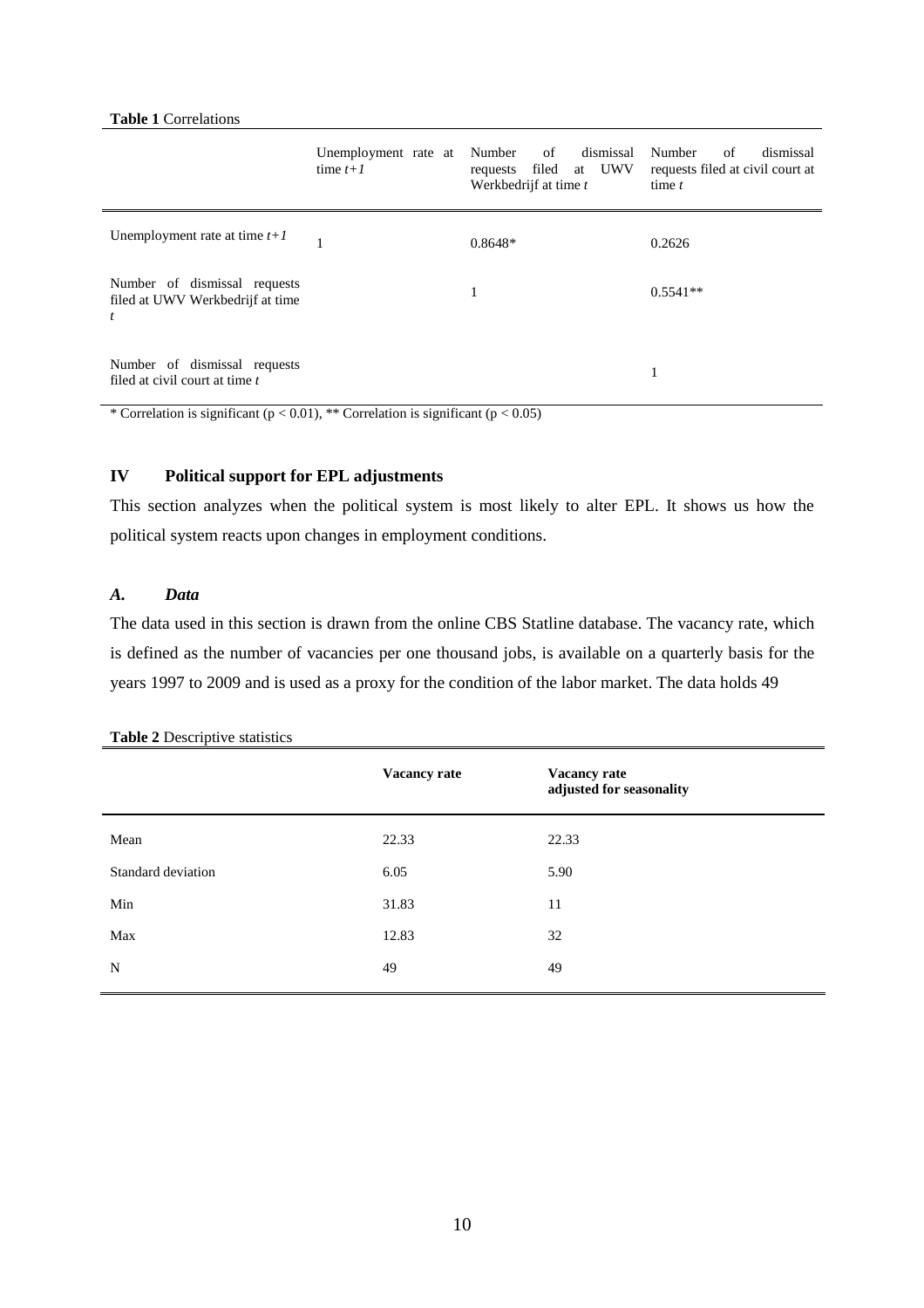| <b>Modification/events</b>                                 | Law coming<br>into force | <b>Bill became a law</b>  | Date<br><b>Bill</b>        | <b>Proposed</b><br><b>Effect</b> |
|------------------------------------------------------------|--------------------------|---------------------------|----------------------------|----------------------------------|
| Law Flexibility and Security                               | January 1, 1999          | May 14, 1998              | March, 7 1997              | More<br>flexible                 |
| Commission<br>Employment<br>"Dual<br>Protection" installed |                          |                           | February<br>25.<br>1999*   | More<br>flexible                 |
| Law "Verbetering Poortwachter":                            | April 1, 2002            | November 29, 2001         | April 17, 2001             | More<br>flexible                 |
| "Reflection principle" as main selection rule              | March 1, 2006            | December 6, 2005          | November 17,               | More<br>flexible                 |
| Modification "Unemployment Law"                            | October 1, 2006          | June, 29, 2006            | 2005**                     |                                  |
| "Labor Force Participation Meeting"                        |                          |                           | June, 2007***              | More<br>flexible                 |
| Commission "Labor Force Participation "<br>installed       |                          |                           | December,<br>$2007*$       | More<br>flexible                 |
| Agreement to modify CCF                                    | January 1, 2009          |                           | October<br>30,<br>2008**** | More<br>flexible                 |
| Maximum dismissal compensation                             |                          | Bill is not passed<br>yet | Feb 16, 2009               | More<br>flexible                 |

Date at which the decision to install the commission is made.

\*\* Both modifications were proposed in the bill of November  $17<sup>th</sup>$ , 2001.<br>\*\*\* The "Participation Top" took place June 2007

\*\*\* The "Participation Top" took place June 2007.<br>\*\*\*\* Agreement is mode October 20,2008

Agreement is made October 30 2008.

l

quarterly observations. The vacancy rate is adjusted for seasonality.<sup>12</sup> Furthermore, the most important EPL modifications and events<sup>13</sup> are quantified as dummy variables. An observation receives the value 1 if a modification is introduced in that particular quarter, zero otherwise. Table 2 shows that both the mean of the unadjusted vacancy rate and of the adjusted vacancy rate are equal to 22.33. Standard deviations are 6.05 and 5.90, respectively. Table 3 shows all modifications together with their date of introduction. In case of the introduction of a new law or a modification of an existing law three dates are recorded: 1) the date at which the bill is made publicly available, 2) the date at which the bill became a law and 3) the date at which the law came into force. The bottom row shows that the bill for

 $12$  In order to correct for seasonality we regressed the unadjusted vacancy rate on four seasonal dummies, one dummy for each quarter. The constant is dropped. The error terms are saved and added to the mean of all observed (unadjusted) vacancy rates.

<sup>&</sup>lt;sup>13</sup> These modifications and events are further referred to as modifications.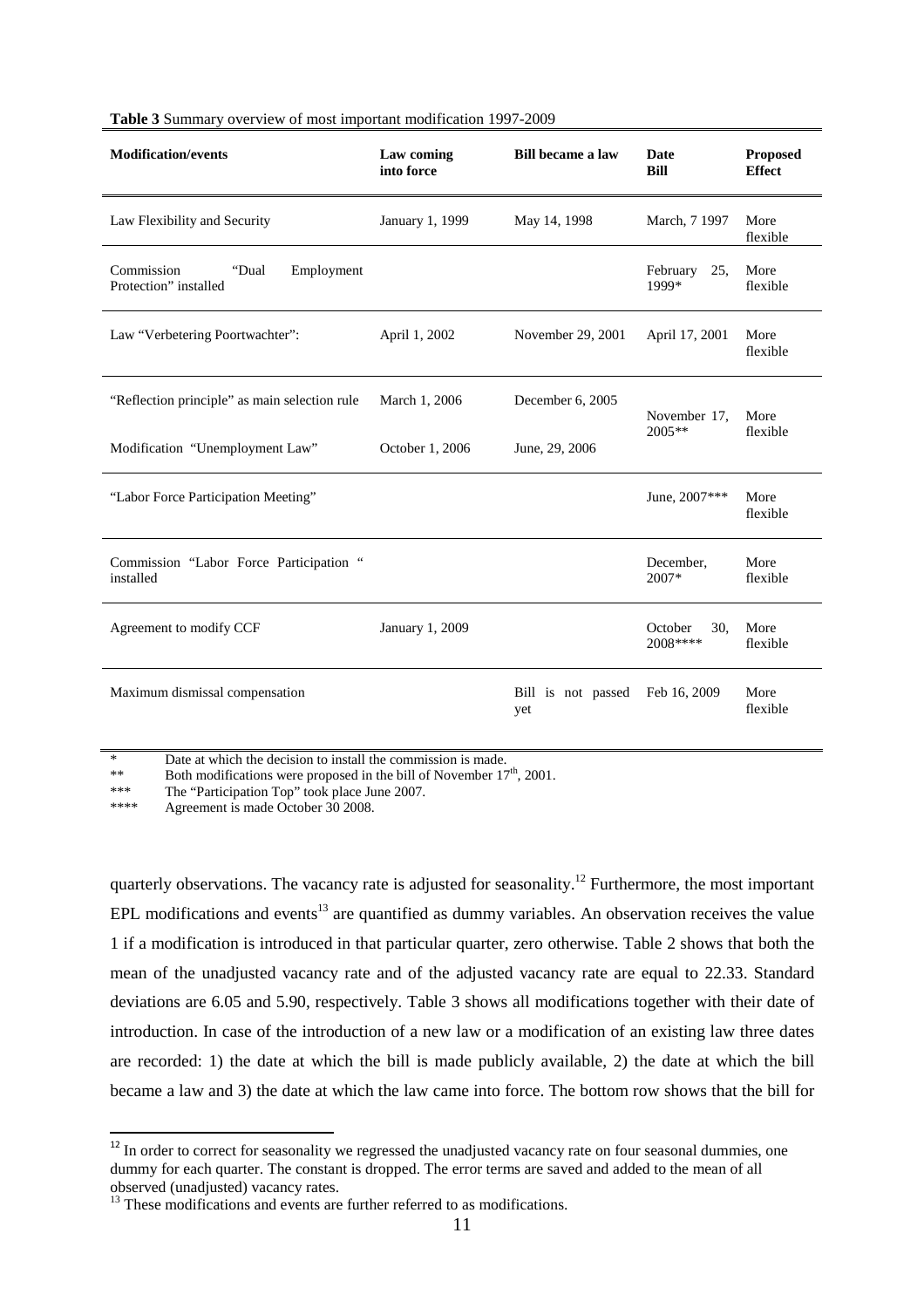the maximum dismissal compensation was made publicly available at February  $16<sup>th</sup> 2009$ . However, this bill is not passed yet. For the establishment of both commissions in 1999 and 2007 and the Labor Force Participation Meeting in 2007, table 3 records the actual date of the event (see also footnotes table 3). All modifications in the period 1997-2009 were introduced with the intention to increase labor market flexibility. This is shown in the last column of table 3.

Figure 4 gives a graphical presentation of the vacancy rate and the modifications. In case of a law, the date of the bill is taken as the modification date. Bills are regularly designed in connection with new



**Figure 4** Modifications in EPL 1997-2009

developments in society. As our purpose is to explore whether certain modification are introduced as a reaction to changes in employment conditions, it is necessary to know when these modifications were proposed, not when they were enacted. As table 3 shows it may take over a year before a bill is passed. Figure 4 additionally shows which periods are characterized by an overall increase in the vacancy rate and which periods are characterized by an overall decrease in the vacancy rate. A high vacancy rate implies that labor demand is relatively high. As such, labor market conditions are more favorable for workers during periods in which vacancy rates are high than in periods in which vacancy rates are low. As all modifications are introduced to increase flexibility - that is, in favor of employers - it is likely that these modifications find more support, and are thus more often proposed, in times of increasing vacancy rates than in times of decreasing vacancy rates.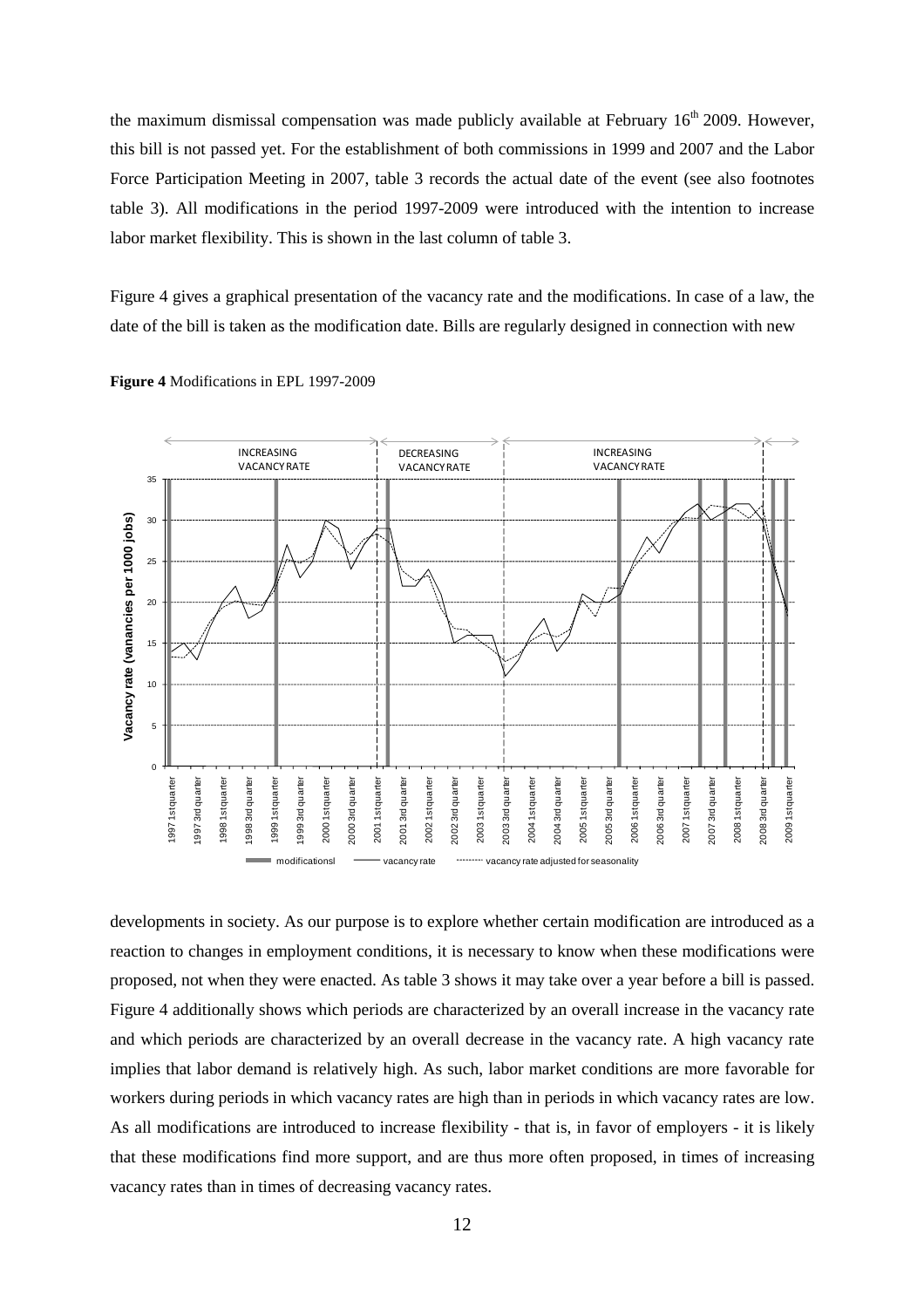To explore when EPL modifications are most likely to be introduced, the following basic probit model is estimated:

$$
W_t = \alpha + \beta V_{t-n} + \varepsilon_t \qquad \text{for } n = 0, \dots, 3
$$
 (1)

,where  $W_t$  stands for the dummy modification variable at time *t*.  $V_{t,n}$  is the vacancy rate at time *t-n* and  $\varepsilon_i$  is the random error. Table 4 presents the results.

| $\mathbf n$                                                         | $\bf{0}$               | $\mathbf{1}$           | $\overline{2}$         | $\mathbf{3}$           |
|---------------------------------------------------------------------|------------------------|------------------------|------------------------|------------------------|
| Dependent variable:<br>modifation<br>date of bill $(0,1)$           |                        |                        |                        |                        |
| Vacancy rate [t-n]                                                  | .0314<br>(.036)        | $.0741*$<br>(.042)     | $.0875**$<br>(.043)    | $.0983**$<br>(.047)    |
| Vacancy rate [t-n] adjusted for<br>seasonality                      | .0241<br>(.037)        | $.0989**$<br>(.047)    | $.0916**$<br>(.045)    | $.0995**$<br>(.048)    |
| Log likelihood<br>Vacancy rate [t-n]<br>Adjusted vacancy rate [t-n] | $-21.430$<br>$-21.595$ | $-18.233$<br>$-17.290$ | $-17.409$<br>$-17.322$ | $-16.909$<br>$-16.994$ |
| Number of observations                                              | 49                     | 48                     | 47                     | 46                     |

#### **Table 4** PROBIT estimates: lagged values of the vacancy rate

(standard errors in parentheses)

l

\* p < 0.10, \*\* p < 0.05, \*\*\* p < 0.01

For the estimator of the vacancy rate corresponding to  $n=0$ , no significant results are found. This indicates that the vacancy rate at time *t* does not have an effect on the likelihood that a modification is introduced at time *t.* This finding is highly plausible as it takes some time for policy makers to react upon changes in employment. All lagged vacancy rate estimates, except one, are positive and significant at a 5 percent level. The effects of the adjusted and the unadjusted vacancy rates are fairly similar. Although being merely descriptive, these preliminary results indicate that past vacancy rates have an effect on the likelihood that a modification is introduced. This likelihood increases with increasing vacancy rates. These findings are consistent with our expectations.<sup>14</sup> They are furthermore consistent with the model of Saint-Paul (2002).

<sup>&</sup>lt;sup>14</sup> We have just found some preliminary evidence that the direction of causation runs from labor market conditions to modifications in EPL. However, the correlations that are found might also reflect the effect of changes in EPL on changes in the vacancy rate. In order to provide more information on the direction of causality we have estimated the following model:  $W_{2t} = \alpha + \beta V_{2t} - n + \epsilon_2$  for  $n = -3$  and where  $W_{2t}$  stands for the dummy modification variable at time *t*.  $W_{2t}$  only includes new laws or modifications of existing laws and instead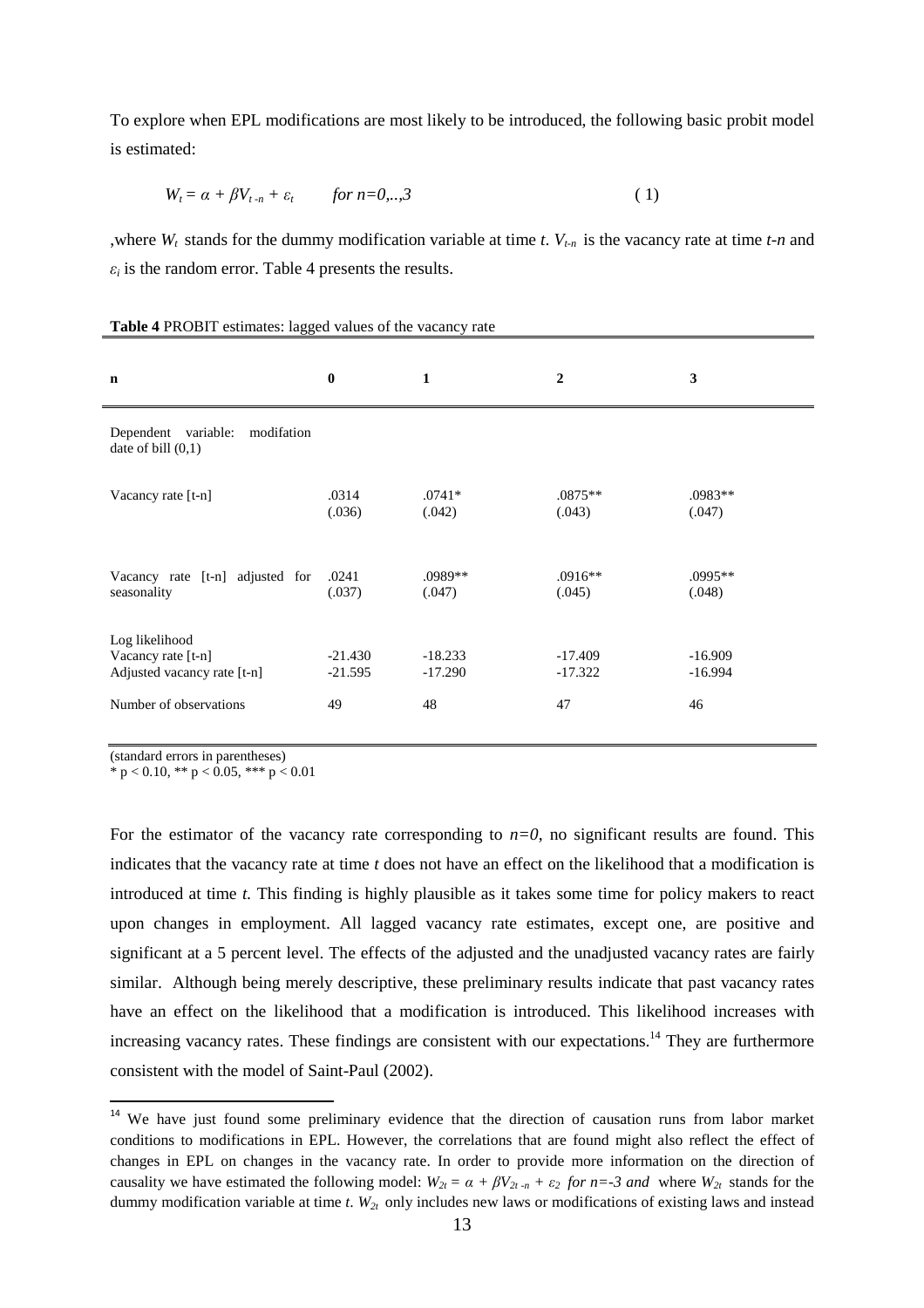### **V Is the labor inspectorate affected by labor market conditions?**

Using micro-data on individual dismissal cases filed at the labor inspectorate this section explores when and under what conditions the labor inspectorate is most likely to grant dismissal permission.

#### *A. Data and descriptive statistics*

 $\overline{a}$ 

The data used in this section contains information on 2691 dismissal requests filed at the labor inspectorate in Maastricht in the years 2007-2009. 2187 of these requests are individual requests. The remaining 504 cases are cases in which at least two employees are involved. That is, 504 requests were filed by the employer to dismiss more than one employee. The majority of these requests involved 2 to 4 employees, 23 requests concerned at least 20 employees. In total 5359 employees were involved. Figure 5 gives a graphical presentation of these numbers.





of taking the date at which the bill was made publically available, the date of the enforcement of the law is taken as the modification date. For example, the bill for the Law Flexibility and Security is introduced March 7, 1997. The law came into force January 1, 1999. Hence, January 1<sup>th</sup> 1999 is taken as the modification date. Because the establishment of the "Commission Dual Employment Protection" in 1999 and the establishment of the "Commission Labor Force Participation" in 2007 did not lead to the introduction of new laws these events are excluded from this analysis. The same holds for the "Labor Force Participation Meeting" held in 2007. *V2t-n* is the vacancy rate at time *t-n* and *ε2t* is the random error. None of the estimators for the lead vacancy rates are significant. This is a first indication that the direction of causation flows from employment conditions to EPL and not the reverse.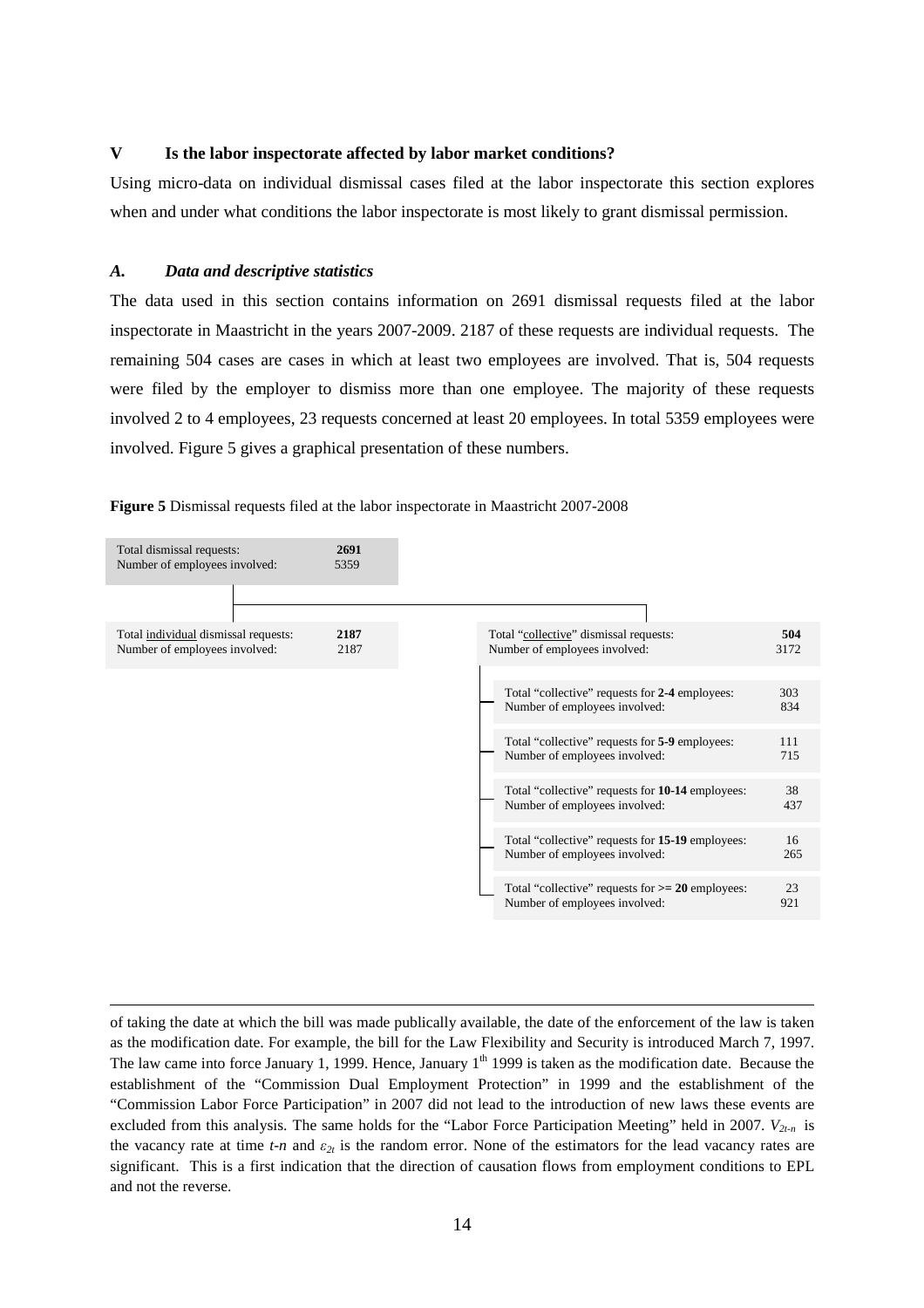The data contains information about the gender, age and tenure of the employee. Furthermore, whether or not the employer is given a dismissal permission, the reason of dismissal and the sector in which the employer operates are known. The reason of dismissal is classified into six categories: *1) economical, 2) malfunctioning, 3) sickness absenteeism, longer than two years, 4) disturbed employment relation, 5) reproachable behavior* and *6) other*. Combinations of categories 1 to 5 belong to category "other". Additionally, refusing to cooperate with reintegration measures during sickness and serious scruple are classified as category "other". The sector in which an employer operates is divided into eight categories: *1) industry, 2) building industry, 3) wholesale trade, resale trade and repairs, 4) hotel and catering industry, 5) transport, storage and communication, 6) commercial services, 7) health and wellness* and *8) other*. Table 5 presents individual level descriptive statistics. It distinguishes between employees involved in individual dismissal requests and employees involved in collective dismissal requests. The percentage of dismissal permissions granted is 70% and is equal for both groups.<sup>15</sup> The percentage of requests that is withdrawn is 23% for individual requests and 27% for collective requests. Requests may be withdrawn because the employer is unable to provide the labor inspectorate with the necessary documentation or because the employer no longer intends to dismiss the employee. Additionally, in some occasions the employer and the employee reach an agreement about the termination of the employment contract and the labor inspectorate no longer needs to interfere. The percentage of males involved in individual dismissals equals 45%, for collective dismissals this percentage is 67%. Collective dismissals only occur due to economic reasons; the reasons of dismissal most common in individual dismissal cases are economic circumstances or sickness absenteeism that has lasted longer than two year. Regarding the sector in which the employer operates it is seen that 21% of employees involved in individual cases is working in the health and wellness sector, 11% is working in the industry sector. For employees involved in collective dismissal cases these percentages are 5% and 33%, respectively.

 $\overline{a}$ 

<sup>&</sup>lt;sup>15</sup> If an employer files a request for e.g. 20 employees, the UWV reviews each individual case. As such, it is possible that permission is not granted for one or more employees.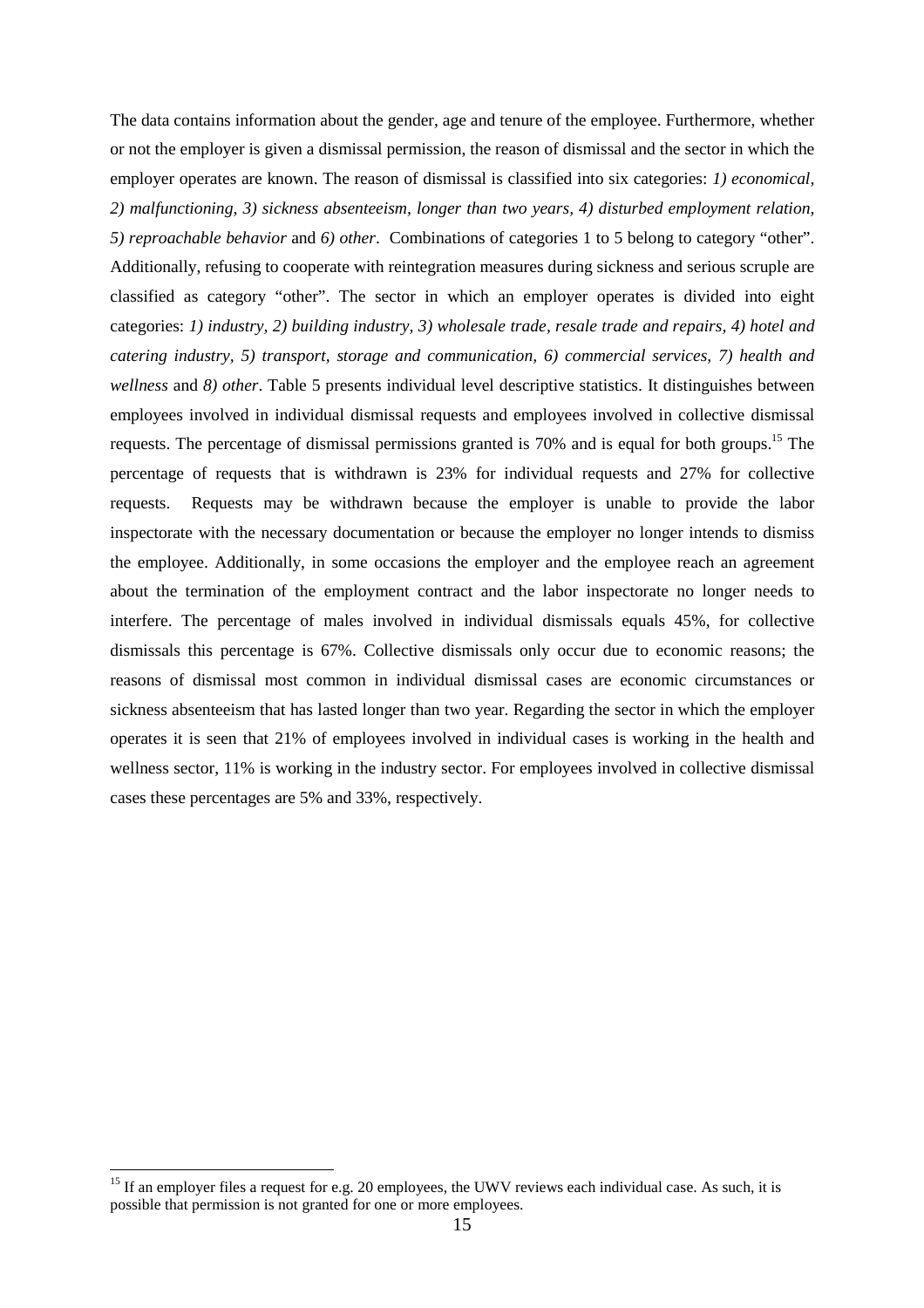# **Table 5** Descriptive statistics

|                                                  |      | Employees involved in individual dismissal<br>requests $(N=2187)$ |        | Employees involved in collective dismissal requests<br>$(N=3172)$ |                  |                               |        |                       |
|--------------------------------------------------|------|-------------------------------------------------------------------|--------|-------------------------------------------------------------------|------------------|-------------------------------|--------|-----------------------|
|                                                  | Sum  | of<br>%<br>total<br>$(2187)*$                                     | Mean   | Standard<br>deviation                                             | Sum              | %<br>of<br>total<br>$(3172)*$ | Mean   | Standard<br>deviation |
| of<br>Number<br>dismissal<br>permissions granted | 1540 | 70%                                                               |        |                                                                   | 2217             | 70%                           |        |                       |
| Number of requests refused                       | 121  | 6%                                                                |        |                                                                   | 71               | 2%                            |        |                       |
| Number of requests<br>withdrawn                  | 512  | 23%                                                               |        |                                                                   | 883              | 27%                           |        |                       |
| Male                                             | 988  | 45%                                                               |        |                                                                   | 2003             | 67%                           |        |                       |
| Female                                           | 1199 | 55%                                                               |        |                                                                   | 1169             | 33%                           |        |                       |
| Age                                              |      |                                                                   | 41.60  | 97.88                                                             |                  |                               | 43.28  | 10.68                 |
| Tenure in months                                 |      |                                                                   | 114.28 | 99.82                                                             |                  |                               | 117.30 | 107.02                |
| Size of employer                                 |      |                                                                   |        |                                                                   |                  |                               |        |                       |
| Less than 10 employees                           | 516  | 24%                                                               |        |                                                                   | 508              | 16%                           |        |                       |
| Between 10 and 100<br>employees                  | 1216 | 56%                                                               |        |                                                                   | 2068             | 65%                           |        |                       |
| More than 100 employees                          | 429  | 20%                                                               |        |                                                                   | 539              | 17%                           |        |                       |
| Dismissal reason (dummies)                       |      |                                                                   |        |                                                                   |                  |                               |        |                       |
| economical                                       | 727  | 33%                                                               |        |                                                                   | 3166             | 100%                          |        |                       |
| malfunctioning                                   | 103  | 5%                                                                |        |                                                                   | $\mathbf{0}$     | 0%                            |        |                       |
| sickness absenteeism,<br>longer than two years   | 1119 | 51%                                                               |        |                                                                   | $\boldsymbol{0}$ | 0%                            |        |                       |
| disturbed employment<br>relation                 | 58   | 3%                                                                |        |                                                                   | $\mathbf{0}$     | 0%                            |        |                       |
| reproachable behavior                            | 111  | 5%                                                                |        |                                                                   | $\boldsymbol{0}$ | 0%                            |        |                       |
| other                                            | 69   | 3%                                                                |        |                                                                   | 6                | 0%                            |        |                       |
| Sector employer                                  |      |                                                                   |        |                                                                   |                  |                               |        |                       |
| industry                                         | 245  | 11%                                                               |        |                                                                   | 1058             | 33%                           |        |                       |
| building industry                                | 150  | 7%                                                                |        |                                                                   | 213              | 7%                            |        |                       |
| wholesale trade, resale<br>trade and repairs     | 507  | 23%                                                               |        |                                                                   | 739              | 23%                           |        |                       |
| hotel and catering<br>industry                   | 69   | 3%                                                                |        |                                                                   | 101              | 3%                            |        |                       |
| transport, storage and<br>communication          | 96   | 4%                                                                |        |                                                                   | 216              | 7%                            |        |                       |
| commercial services                              | 471  | 22%                                                               |        |                                                                   | 541              | 17%                           |        |                       |
| health and wellness                              | 450  | 21%                                                               |        |                                                                   | 147              | 5%                            |        |                       |
| other                                            | 199  | 9%                                                                |        |                                                                   | 157              | 5%                            |        |                       |

\* Due to missing cases, percentages do not always add up to 100%.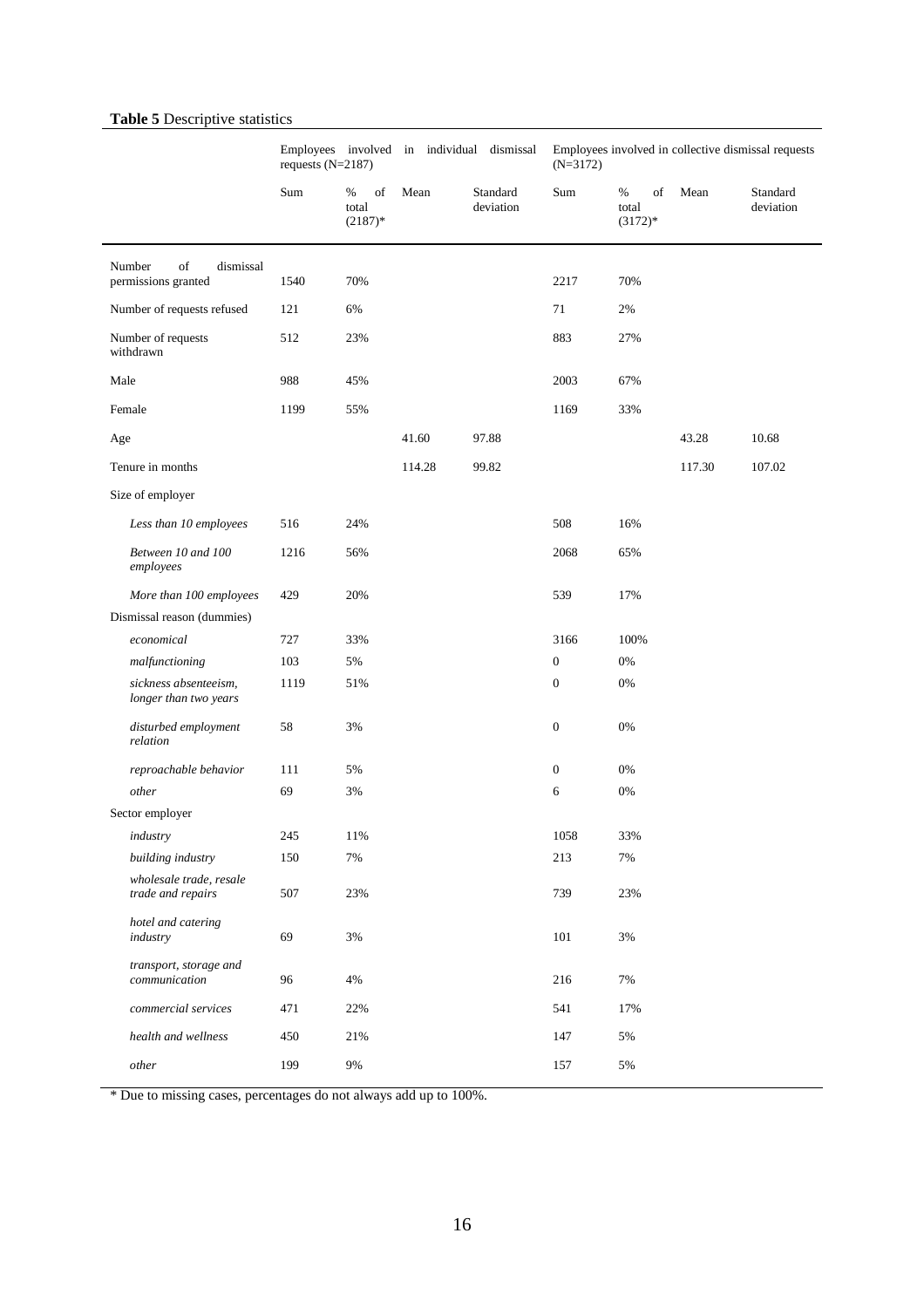### *B. Model*

In order to determine when the labor inspectorate is most likely to grant dismissal permission all withdrawn requests are excluded from the data. Furthermore, for 18 dismissal cases the labor inspectorate had not passed judgment at the time of data gathering. These cases are also excluded. The following probit model is estimated:

$$
P_i = \alpha + \beta V_i + \delta S_i + \eta C_i + \nu X_i + \theta R_i + \psi I_i + \varepsilon_{i}
$$
\n<sup>(2)</sup>

,where  $P_i$  is a dichotomous variable that receives the value 1 if a dismissal permission is granted and 0 otherwise.  $V_i$  stands for the adjusted vacancy rate,  $S_i$  is a categorical variable indicating the size of the employer. It receives the value 1 if the employer employs less than 10 employees, the value 2 if this number is between 10 and 100 and 3 if the number of employees is above 100. The unit of analysis of the model is the individual employee. As mentioned earlier, in a collective request due to economical reasons the labor inspectorate reviews the request for each individual employee involved. Although the labor inspectorate may decide that the employer is indeed in financial distress, for some employees dismissal permission may not be given. Often, these individual employees are not the first in line to be fired according to the reflection - and the lifo principle.  $C_i$  indicates whether the request is part of a collective request. It is a dichotomous variable receiving the value 1 if at least two employees are involved, 0 otherwise.  $X_i$  stands for a set of employee-specific variables such as tenure, age and gender. *R i* is a set of dichotomous variables that indicate the reason of dismissal, *Ii* is a set of industry dummies. The reasons of dismissal and the different industries are given in table 5 above. Table 6 displays the results. It shows that the likelihood permission is granted increases with increasing vacancy rates. This implies that during times that are more favorable to workers, the labor inspectorate is more likely to decide in favor of the employer. These results seem plausible and are consistent with the results of Ichino et al (2003). Moreover, these results imply that the rigidity of the labor market is not alone dependent on a set of laws that determine under which conditions an employee may be dismissed, but rigidity also depends on the judgment of the labor inspectorate.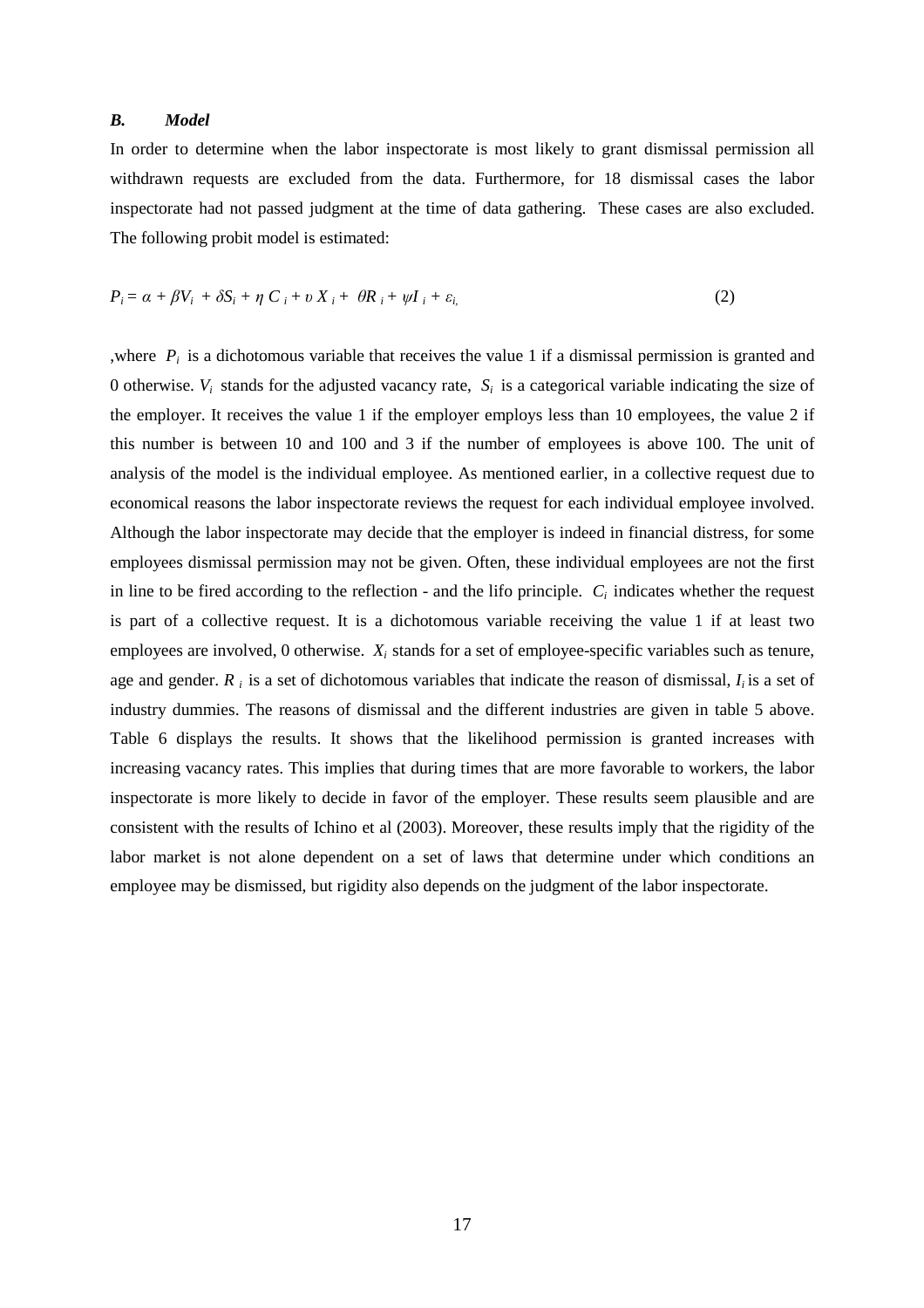| <b>Independent variables</b>                  | Probit                 |
|-----------------------------------------------|------------------------|
| Adjusted vacancy rate                         | $.0176***$<br>(.0035)  |
| Size of employer $(1=<10, 2=10-100, 3=>100)$  | $-.2019***$<br>(.0328) |
| At least two employees involved (dichotomous) | $.1280**$<br>(.0603)   |
| Tenure in months                              | $.0010***$<br>(.0002)  |
| Male (1=male, 0=female)                       | .0664<br>(.0444)       |
| Age                                           | $.0039*$<br>(.0021)    |
| Dismissal reason (dichotomous)                |                        |
| economical                                    | .4392**<br>(.1764)     |
| malfunctioning                                | $-.2325$<br>(.2223)    |
| sickness absenteeism, longer than two years   | $1.1000***$<br>(.1762) |
| disturbed employment relation                 | .1726<br>(.2552)       |
| reproachable behavior                         | .2221<br>(.2133)       |
| Line of business employer (dichotomous)       |                        |
| Industry                                      | $.1576*$<br>(.0904)    |
| building industry                             | .1870<br>(.0904)       |
| wholesale trade, resale trade and repairs     | .2008**<br>(.1327)     |
| hotel and catering industry                   | $-.2698**$<br>(.1327)  |
| transport, storage and communication          | $.2006*$<br>(.1160)    |
| commercial services                           | $-.1080$<br>(.0898)    |
| health and wellness                           | .0479<br>(.1024)       |
| Log likelihood                                | $-2648.7152$           |
| N                                             | 4962                   |

Table 6 Probit estimates, dependent dichotomous variable: permission granted (1=yes, 0=no).

The size of the employer also matters. The larger the employer, the smaller the likelihood permission is granted. Additionally, a request for an employee involved in a dismissal case in which at least one other employee is involved has a larger likelihood of being granted. Other estimators that are positive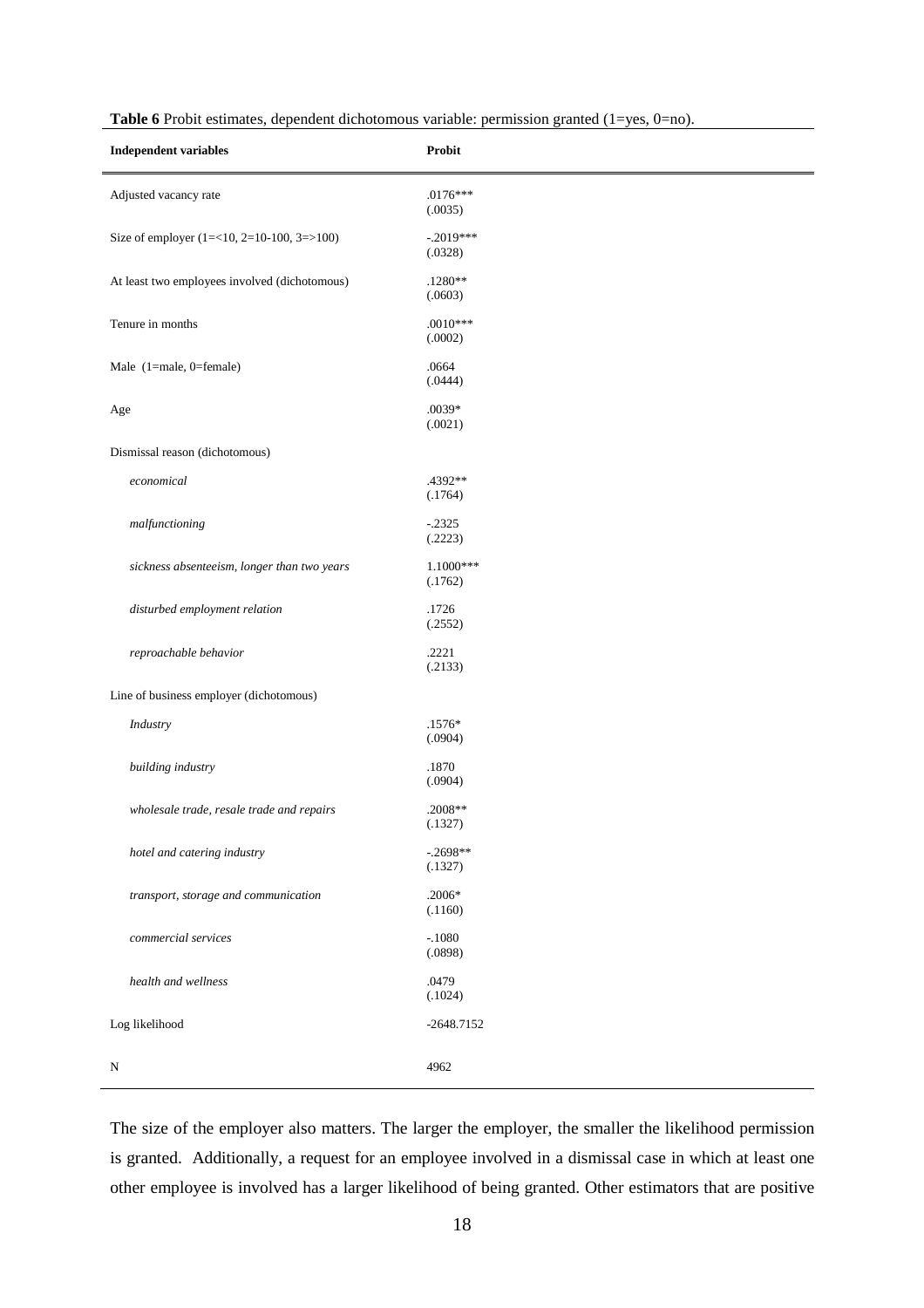and significant are the estimators for tenure, dismissal due to economical reasons and dismissal due to sickness absenteeism that has lasted longer than two years. The reference category for the reason of dismissal is "other". Regarding the sector in which the employer operates table 6 shows that the likelihood permission is granted is the largest in the "wholesale trade, resale trade and repairs" industry and the lowest in the "hotel and catering" industry.

### **VI Conclusion**

The duality of the Dutch dual employment protection system has its origins in the 1950's. Ever since, attempts have been made to modify the dual system. The abolishment of one of the two routes was never accomplished. However, different EPL modifications were introduced throughout history. This study examined those modifications introduced in the period 1997-2009. Alle examined modifications intended to decrease labor market rigidity. We find that the likelihood a modification is introduced increases with increasing vacancy rates. These results are consistent with Saint-Paul's (2002) model. We moreover find that the direction of causality runs from changes in labour market conditions to changes in EPL, and not the reverse.

Often, the laws concerning employment protection are used as a proxy for labor market rigidity. The more regulations and procedural inconveniences, the stricter the classification of EPL. However, procedures and regulations need to be interpreted by the institutions enforcing the law. In the end, these institutions decide whether dismissal permission is given or not. We examined the labor inspectorate route. Although the labor inspectorate has a checklist with criteria a dismissal request should fulfil, the decision to grant permission is never fully objective. Our analysis shows that the labor inspectorate is more likely to grant permission in times of increasing vacancy rates. That is, the likelihood that the labor inspectorate decides in favour of the employer increases during times that are more favourable to employees. These results indicate that labour market rigidity is dependent upon employment conditions.

Our analysis would have been more complete if we could have conducted an equal study for the civil court. However, data on individual civil court dismissal cases is still being collected. We hope to have collected this data at the end of June 2010.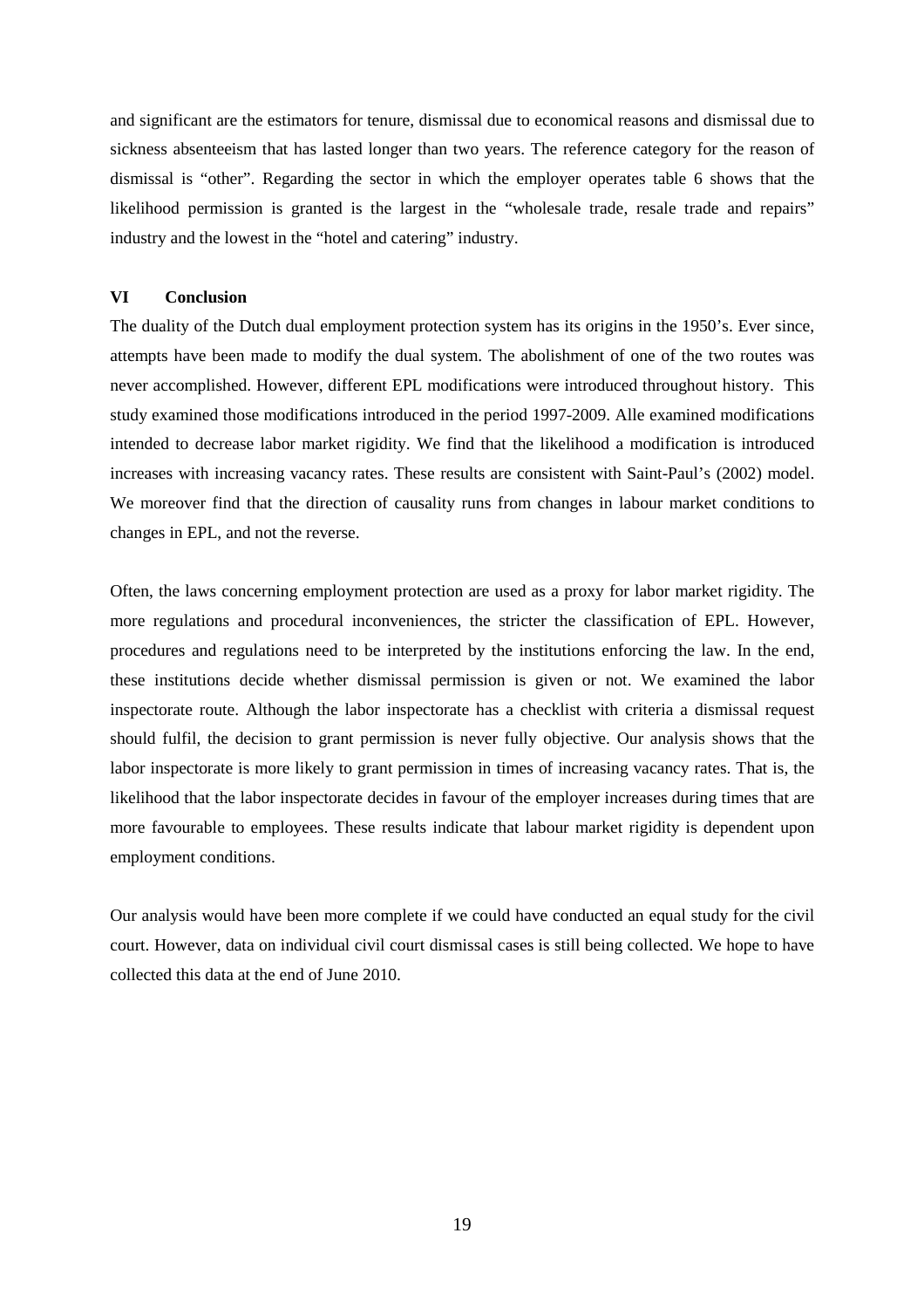### **References**

Autor, D.H., Donohue III, J.J., & Schwab, S. J. "The costs of wrongful discharge laws." *Review of Economics and Statistics* 88 (2006): 211-331.

Berger, H. "Regulation in Germany: Some Stylized Facts About Its Time Path, Causes and Consequences." *Zeitschrift für Wirtschafts- und Sozialwissenschaften*, 118 (1998): 185-220.

Bertola, G. "Job security, employment and wages." *European Economic Review* 34 (1990): 851-886.

CPB document no. 135. EPL lessons from theoretical and empirical studies for the Dutch case. (2006)

Emerson, M. "Regulation or deregulation of the labour market?" *European Economic Review* 32 (1988): 775-817.

Grubb, D. & Wells, W. "Employment regulation and patterns of work in EC countries." *OECD Economic Studies* 21. (1993): 7-58. OECD. Paris.

Heerma Van Voss, G. "Ontslagstelsels in Frankrijk, België en Duitsland. Nederlands ontslag is duur." Zeggenschap – Tijdschrift over arbeidsverhoudingen. 17<sup>e</sup> jaargang, nr. 2 (2006).

Ichino, A., Polo, M., & Rettore, E. "Are judges biased by labor market conditions?" *European Economic Review* 47 (2003): 913-944.

Lazear, E.P. "Job security provisions and employment*.*" *Quarterly Journal of Economics* 105 (1990): 699-726.

Naber, H. Van een preventief ontslagverbod terug naar een repressief ontslagrecht? (1981). Kluwer, Deventer.

Ontslagstatistiek. Jaarrapportages 2007 en 2008. Ministerie van Sociale Zaken en Werkgelegenheid. Directie arbeidsverhoudingen.

Saint-Paul, G. "The political economy of employment protection." *Journal of Political Economy* 111 (2002): 672-704.